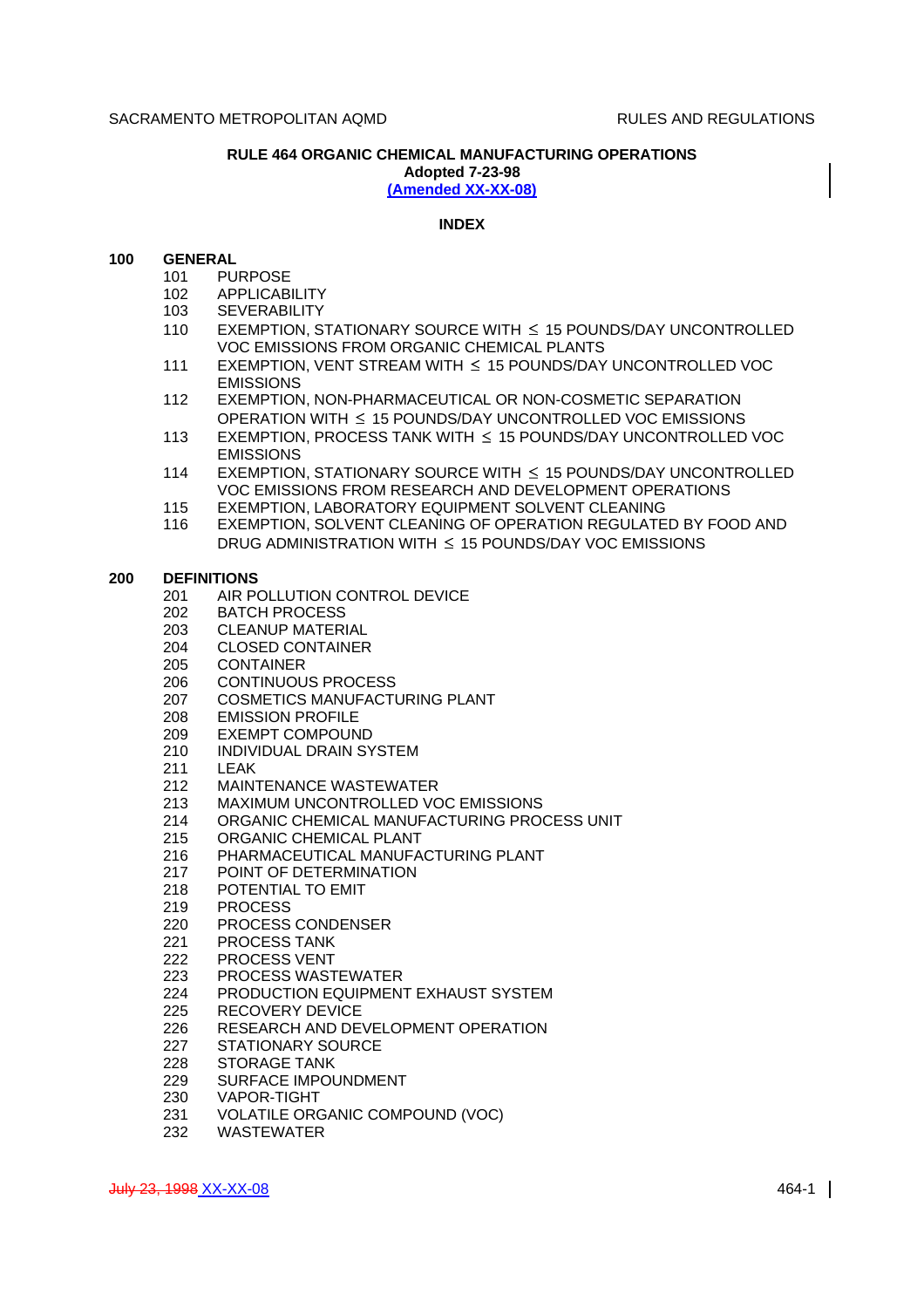- 233 WASTEWATER MANAGEMENT UNIT
- 234 WATER SEAL

## **300 STANDARDS**

- 301 REACTORS, DISTILLATION COLUMNS, CRYSTALLIZERS, EVAPORATORS OR **CENTRIFUGES**
- 302 SEPARATION OPERATIONS
- 303 DRYERS OR PRODUCTION EQUIPMENT EXHAUST SYSTEMS
- 304 PROCESS TANKS
- 305 WASTEWATER
- 306 LIQUID TRANSFER
- 307 STORAGE TANKS
- 308 CLEANUP AND STORAGE REQUIREMENTS

# **400 ADMINISTRATIVE REQUIREMENTS**

- 401 EFFECTIVE DATES
- 4021 PETITION FOR EXEMPTION
- 4032 AUTHORITY TO CONSTRUCT APPLICATION
- 4043 OPERATION AND MAINTENANCE PLAN
- 4054 PROCEDURE FOR PROCESSING AN OPERATION AND MAINTENANCE PLAN 4065 WASTEWATER REPORT
- 4076 CALCULATION FOR VOC COMPOSITE PARTIAL VAPOR PRESSURE
- 4087 DETERMINATION OF MAXIMUM UNCONTROLLED VOC MASS EMISSION RATE
- 4098 DETERMINATION OF VOC MASS EMISSION RATE USING ENGINEERING ASSESSMENT
- 41009 DETERMINATION OF VOC MASS EMISSION RATE USING EMISSION TESTING
- 4110 CALCULATION FOR VOC MASS EMISSION RATE, CONTROL EFFICIENCY, AND SYSTEM EFFICIENCY
- 4121 PROCEDURES FOR DEMONSTRATING COMPLIANCE
- 4132 VIOLATIONS

# **500 MONITORING AND RECORDS**

- 501 RECORDKEEPING
- 502 TEST METHODS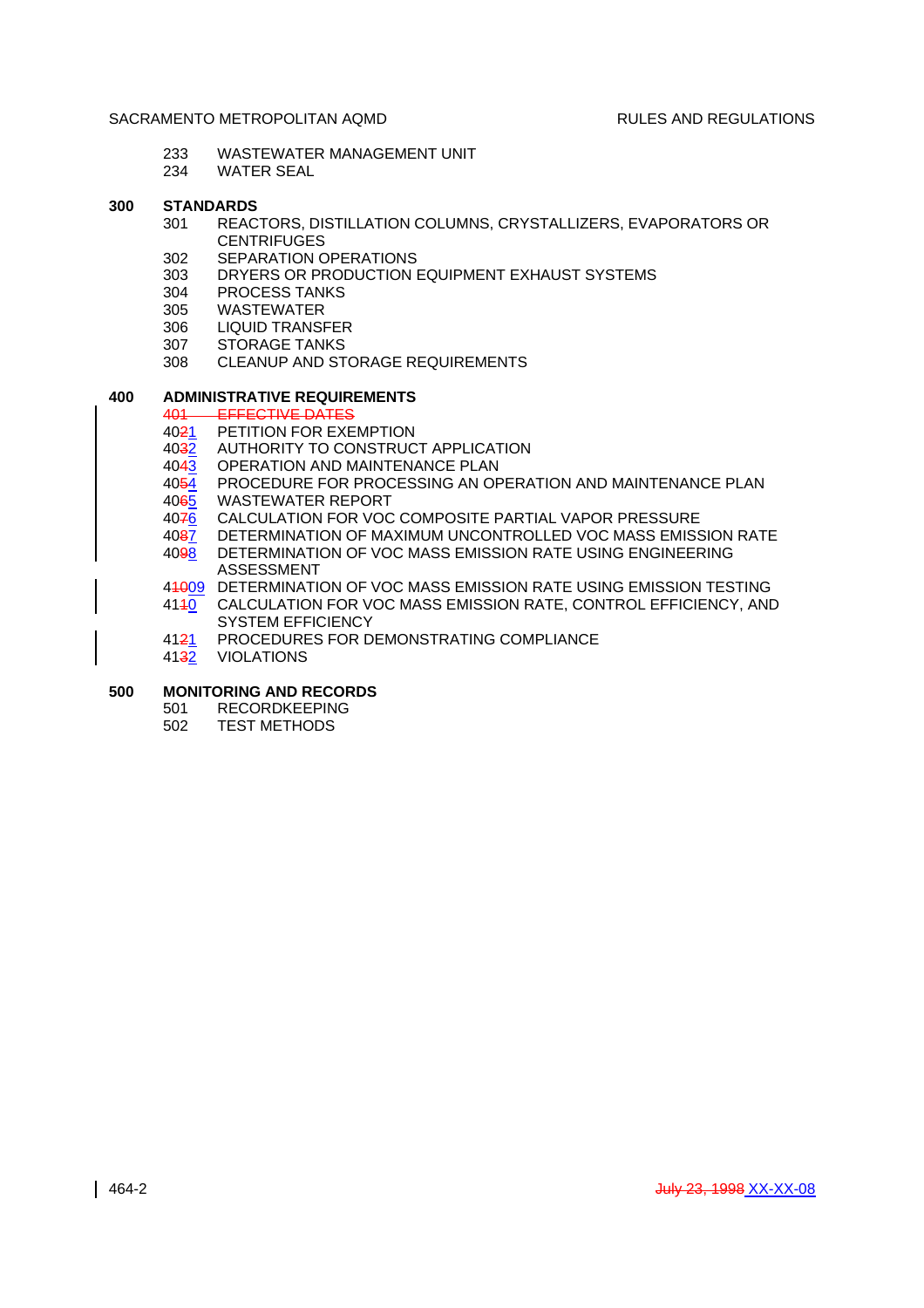#### **100 GENERAL**

- 101 **PURPOSE:** To limit emissions of volatile organic compounds (VOC) from organic chemical plants.
- 102 **APPLICABILITY:** The provisions of this rule shall apply to:
	- 102.1 Equipment located in organic chemical plants which emit VOC, including, but not limited to reactors, distillation columns, crystallizers, evaporators, process tanks, wastewater tanks, centrifuges, filters, separators and air dryers.
	- 102.2 The transfer and storage of VOC at organic chemical plants.
- 103 **SEVERABILITY:** If any section, subsection, sentence, clause, phrase, or portion of this rule is, for any reason, held invalid, unconstitutional, or unenforceable by any court of competent jurisdiction, such portion shall be deemed as a separate, distinct, and independent provision, and such holding shall not affect the validity of the remaining portions thereof.
- 110 **EXEMPTION, STATIONARY SOURCE WITH 15 POUNDS/DAY UNCONTROLLED VOC EMISSIONS FROM ORGANIC CHEMICAL PLANTS:** The provisions of this rule shall not apply to organic chemical plants which, cumulatively at a stationary source, emit 15 pounds per day or less of maximum uncontrolled VOC emissions, as defined in Section 213, from organic chemical plants, provided the petition requirements in Section 4021 and the reporting and recordkeeping requirements in Sections 501.4 and 501.10 are satisfied. For purposes of this exemption, all process emissions, including those from equipment cleanup, shall be summed to determine maximum emission rate.
- 111 **EXEMPTION, VENT STREAM WITH 15 POUNDS/DAY UNCONTROLLED VOC EMISSIONS:** Any reactor, distillation column, evaporator, crystallizer or centrifuge with a total maximum uncontrolled VOC emissions, as defined in Section 213, of 15 pounds per day or less is exempt from Section 301, provided the petition requirements in Section 4021 and the reporting and recordkeeping requirements in Sections 501.5 and 501.10 are satisfied.
- 112 **EXEMPTION, NON-PHARMACEUTICAL OR NON-COSMETIC SEPARATION OPERATION WITH 15 POUNDS/DAY UNCONTROLLED VOC EMISSIONS:** Any separation device at any organic chemical plant, except pharmaceutical manufacturing plant or cosmetic manufacturing plant, with a total maximum uncontrolled VOC emissions, as defined in Section 213, of 15 pounds per day or less is exempt from Section 302.2, provided the petition requirements in Section 4021 and the reporting and recordkeeping requirements in Sections 501.5 and 501.10 are satisfied.
- 113 **EXEMPTION, PROCESS TANK WITH 15 POUNDS/DAY UNCONTROLLED VOC EMISSIONS:** Any process tank with a total maximum uncontrolled VOC emissions, as defined in Section 213, of 15 pounds per day or less is exempt from Section 304.2, provided the petition requirements in Section 4021 and the reporting and recordkeeping requirements in Sections 501.5 and 501.10 are satisfied.
- 114 **EXEMPTION, STATIONARY SOURCE WITH 15 POUNDS/DAY UNCONTROLLED VOC EMISSIONS FROM RESEARCH AND DEVELOPMENT OPERATIONS:** Except for the recordkeeping requirement under Sections 501.6 and 501.10 , the provisions of this rule shall not apply to bench scale laboratory and pilot plant operations which, cumulatively at a stationary source, emit, at design production rating, 15 pounds per day or less of maximum uncontrolled VOC emissions, as defined in Section 213, and whose primary purpose is to conduct research and development into new processes and products. Bench scale research and development operations which, cumulatively at a stationary source, emit greater than 15 pounds per day of maximum uncontrolled VOC emissions shall comply with the provisions of this rule.

 $\mathsf{l}$ 

 $\mathbf{I}$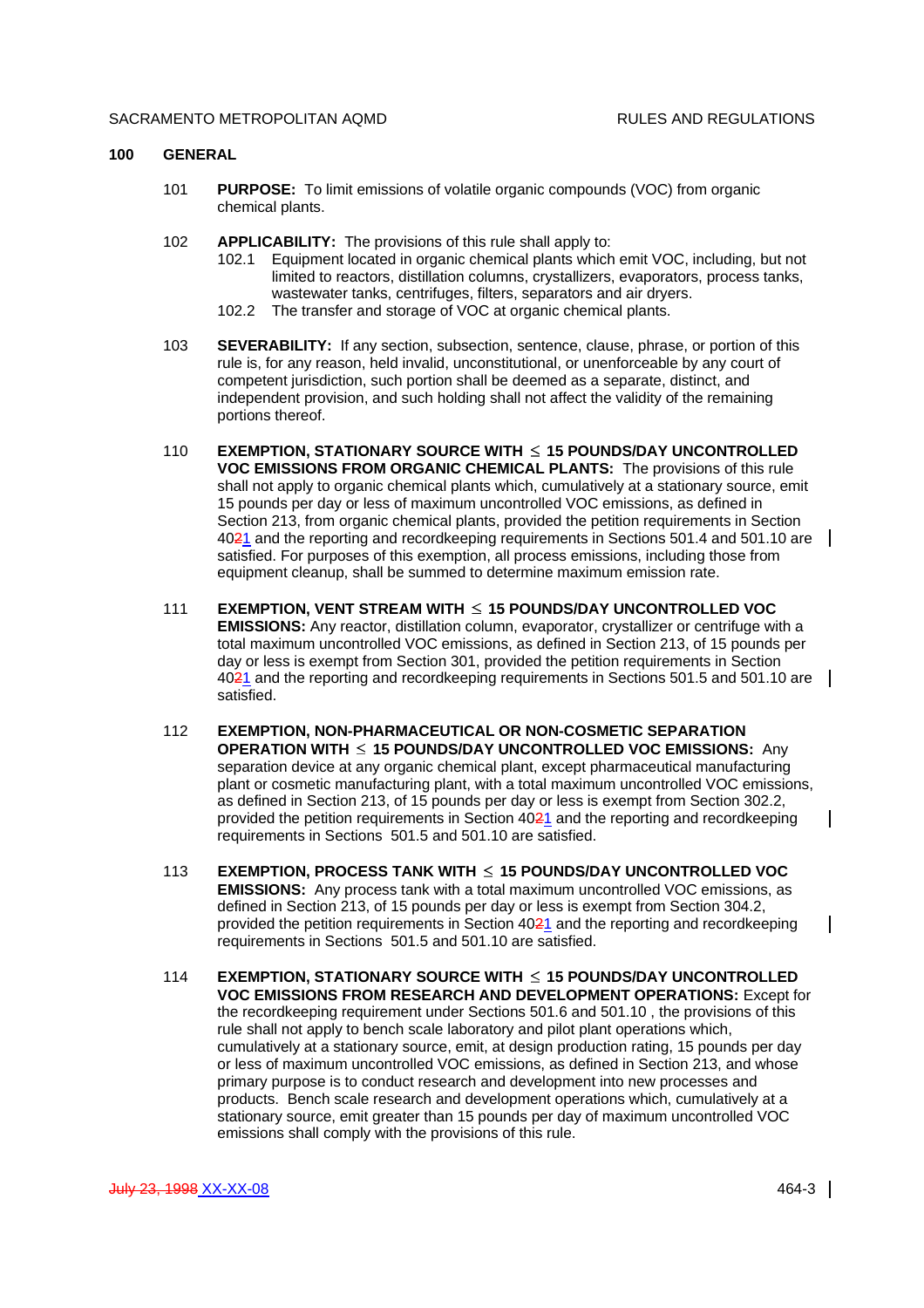- 115 **EXEMPTION, LABORATORY EQUIPMENT SOLVENT CLEANING:** The provisions of Section 308.4 and 308.5 shall not apply to solvent cleaning of bench scale laboratory equipment used exclusively for chemical or physical analyses.
- 116 **EXEMPTION, SOLVENT CLEANING OF OPERATION REGULATED BY FOOD AND DRUG ADMINISTRATION WITH 15 POUNDS/DAY OF UNCONTROLLED VOC EMISSIONS:** Except for the record keeping requirements in Sections 501.7 and 501.10, the provision of Section 308.3 shall not apply to solvent cleaning of operations, subject to Food and Drug Administration (FDA) regulation, 21 CFR Parts 210 and 211, which, cumulatively at a stationary source, emit 15 pounds per day or less of maximum uncontrolled VOC emissions, provided the source provides documentation to the Air Pollution Control Officer that demonstrate that the solvent used is required by FDA for the cleanliness requirement of 21 CFR Parts 210 and 211 and that there is no available compliant solvent that meets FDA requirements.

# **200 DEFINITIONS**

- 201 **AIR POLLUTION CONTROL DEVICE:** Equipment installed on a process vent, storage tank, production equipment exhaust systems, or combination thereof which reduces the mass of VOC emitted to the atmosphere. Examples include incinerators, carbon adsorption units, condensers, and gas absorbers. Process condensers are not considered air pollution control devices.
- 202 **BATCH PROCESS:** Batch process is any noncontinuous operation in which a discrete quantity or batch of feed is charged into a unit operation and processed at one time. Batch process includes noncontinuous operations in which the equipment is fed intermittently or discontinuously. Addition of raw material and withdrawal of product do not occur simultaneously in a batch process. After each batch operation, the equipment is generally emptied before a fresh batch is started.
- 203 **CLEANUP MATERIAL:** A material (e.g., solvents) that contains VOC as defined in Section 231 used to clean parts and equipment used in organic chemicals and pharmaceuticals manufacturing operations.
- 204 **CLOSED CONTAINER:** A container which has a cover where the cover meets with the main body of the container without any visible gaps between the cover and the main body of the container.
- 205 **CONTAINER:** As used in the wastewater provisions, container means any portable waste management unit that has a capacity greater than or equal to 0.1  $\textsf{m}^{3}$  in which a material is stored, transported, treated, or otherwise handled. A container includes but is not limited to drums, barrels, tank trucks, barges, dumpsters, tank cars, dump trucks, and ships.
- 206 **CONTINUOUS PROCESS:** Continuous process is characterized by steady-state conditions in which reactants are added and products are removed simultaneously.
- 207 **COSMETICS MANUFACTURING PLANT:** Any plant producing or blending chemicals for use in cosmetic products and/or manufacturing cosmetic products by chemical processes.
- 208 **EMISSION PROFILE:** An emission profile, developed for a vent or a control device, is the VOC emission rates (in lb/hr) versus time in a period of time that is sufficient to include all emission episodes during a production run. It shall be based on either process knowledge, engineering analyses, or test data collected.
- 209 **EXEMPT COMPOUND:** For the purposes of this rule, "exempt compound" has the same meaning as in Rule 101-GENERAL PROVISIONS AND DEFINITIONS.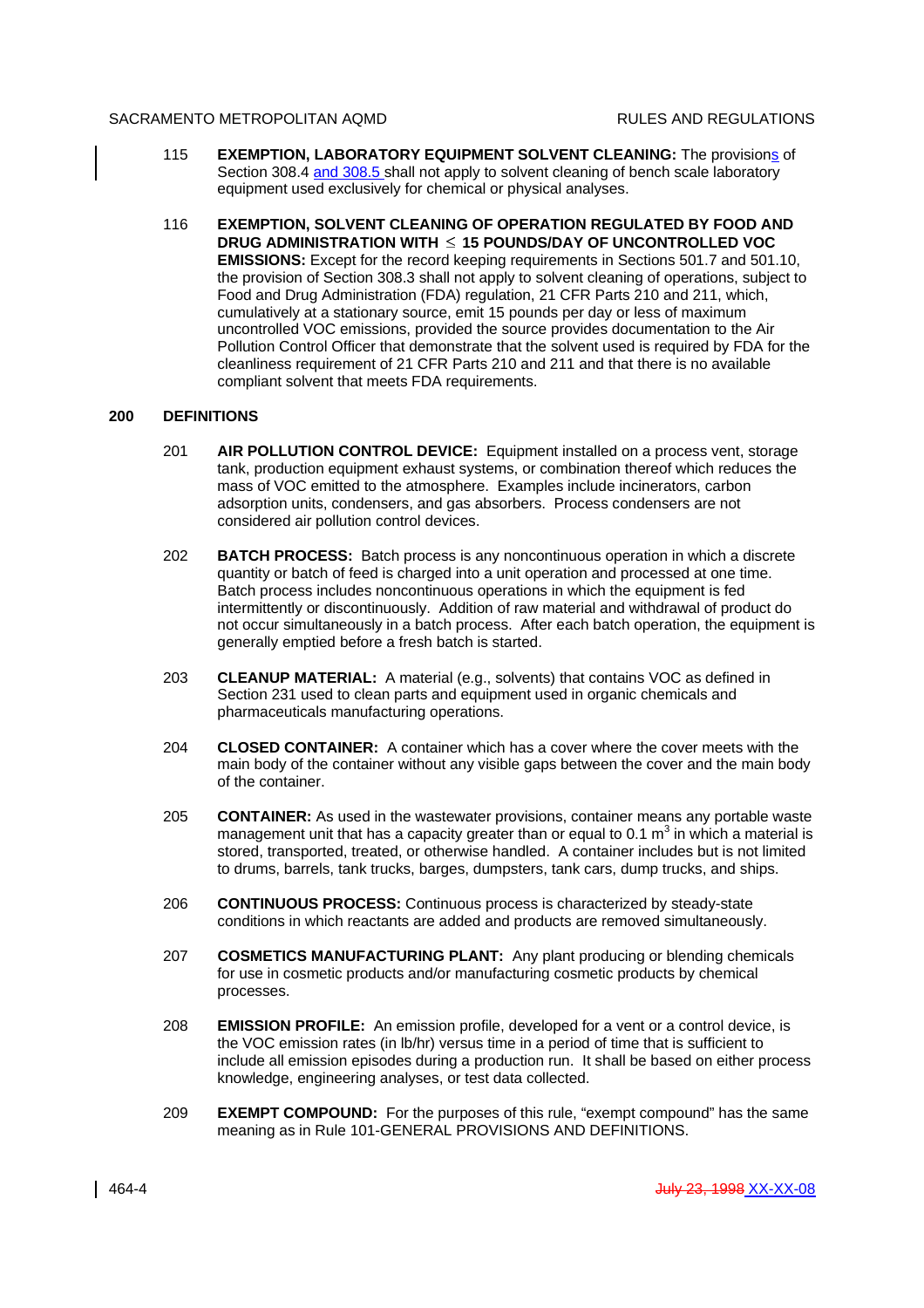- 210 **INDIVIDUAL DRAIN SYSTEM:** A stationary system used to convey wastewater to a waste management unit. The system includes hard piping, all process drains and junction boxes, manholes, sumps, and lift stations, conveying wastewater. A segregated storm water sewer system, which is a drain and collection system designed and operated for the sole purpose of collecting rainfall-runoff at a facility, and which is segregated from all other individual drain systems, is excluded from this definition.
- 211 **LEAK:** A leak is:
	- 211.1 The dripping of liquid containing VOC in excess of three drops per minute; or
	- 211.2 A reading as methane on a portable hydrocarbon detection instrument of 500 part per million pursuant to Sections 305.5 and 305.6 as applicable or greater above background when measured within one centimeter of the source; or
	- 211.3 The appearance of a visible mist.
- 212 **MAINTENANCE WASTEWATER:** Wastewater generated by the draining of process fluid from components in the chemical manufacturing process unit into an individual drain system prior to or during maintenance activities. Maintenance wastewater can be generated during planned and unplanned shutdowns and during periods not associated with a shutdown. Examples of activities that can generate maintenance wastewater include descaling of heat exchanger tubing bundles, cleaning of distillation column traps, draining of low legs and high point bleeds, draining of pumps into an individual drain system, and draining of portions of the chemical manufacturing process unit for repair.
- 213 **MAXIMUM UNCONTROLLED VOC EMISSIONS:** The maximum quantity of VOC emissions, based on maximum physical and operational design capacity including limitations contained on a Permit to Operate issued pursuant to Rule 201-GENERAL PERMIT REQUIREMENTS, which has exited the last recovery device, such as a process condenser, but which has not yet been introduced into an air pollution control device to reduce the mass of VOC in the stream.
- 214 **ORGANIC CHEMICAL MANUFACTURING PROCESS UNIT:** Equipment, such as reactors, product separators, recovery devices, distillation units, receivers, and feed, intermediate and product storage vessels, that are assembled and connected by pipes or ducts to process raw materials and to manufacture an intended organic chemical product. An organic chemical manufacturing process unit includes pumps, compressors, agitators, pressure relief devices, sampling connection systems, open-ended valves or lines, valves, connectors, instrumentation systems, and control devices or systems.
- 215 **ORGANIC CHEMICAL PLANT:** Any facility or operation that is engaged in producing organic chemicals and/or manufacturing products by chemical processes using organic chemicals and that has 28 as the first two digits in their Standard Industrial Classification Code as determined from the Standard Industrial Classification Manual, 1987 Edition, published by the Office of Management and Budget. Organic chemical plants may include, but are not limited to the manufacture of: industrial organic chemicals; plastic and synthetic resins, synthetic rubber, synthetic and other man made fibers; drugs; soap, detergents and cleaning preparations, perfumes, cosmetics and other toilet preparations; paints, varnishes, lacquers, enamels and allied products; agricultural chemicals; safflower and sunflower oil extracts; re-refining.
- 216 **PHARMACEUTICAL MANUFACTURING PLANT:** Any plant producing or blending chemicals for use in pharmaceutical products and/or manufacturing pharmaceutical products by chemical processes.
- 217 **POINT OF DETERMINATION:** Used in determining the initial point of evaluation for wastewater stream, point of determination is the location where the wastewater exits the process or processes, often the last recovery device. The point of determination for wastewater from research and development operations shall be the waste management unit.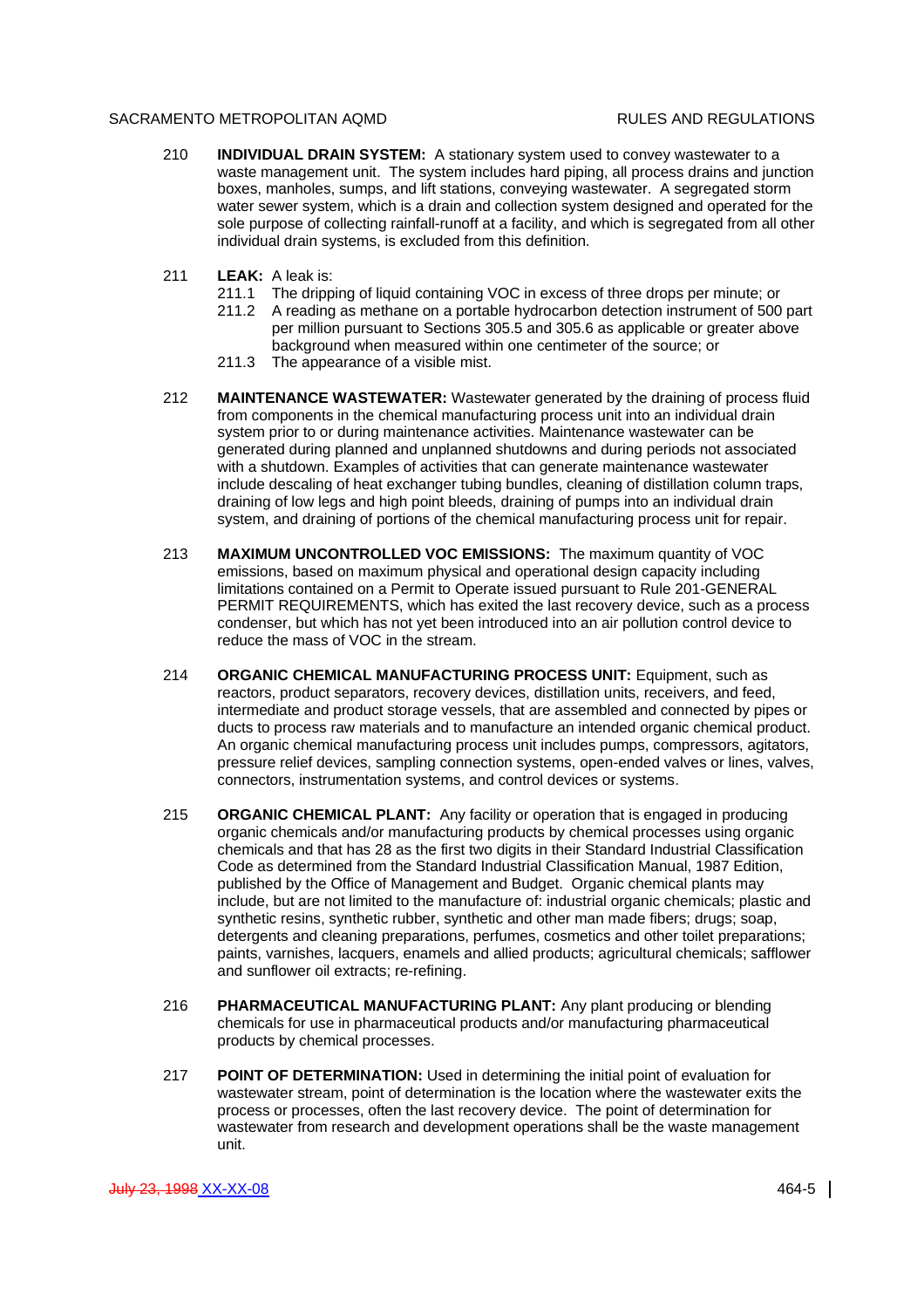- 218 **POTENTIAL TO EMIT:** The maximum physical and operational design capacity to emit a pollutant during each calendar year. Limitations on the physical or operational design capacity, including emissions control devices and limitations on hours of operation, may be considered only if such limitations are federally enforceable.
- 219 **PROCESS:** A process is a logical grouping of processing equipment which collectively functions to produce a product or isolated intermediate. A process may consist of one or more unit operations. A process includes all or a combination of reaction, recovery, separation, purification, or other activity, operation, manufacture, or treatment which are used to produce a product or isolated intermediate. The physical boundaries of a process are flexible, providing a process ends with a product or isolated intermediate, or with cessation of on-site processing. A nondedicated solvent recovery or nondedicated formulation operation which serves more than one process to recover or formulate numerous materials and/or products is considered as a single process.
- 220 **PROCESS CONDENSER**: A condenser whose primary purpose is to recover material as an integral part of a unit operation. To be considered as an integral part of a unit operation, that recovered material must be used in a subsequent operation at the stationary source or is a primary product of the operation. The condenser must support a vapor-to-liquid phase change for periods of source equipment operation that are above the boiling or bubble point of substance(s). Examples of process condensers include distillation condensers, reflux condensers, process condensers in line prior to the vacuum source, and process condensers used in stripping or flashing operations.
- 221 **PROCESS TANK:** A process tank is a tank, located within the bounds of a process, which is used for mixing, separating, blending, heating, treating and/or collecting material discharged from a feedstock storage tank or unit operation within the process, and which transfers this material to another unit operation within the process or a product storage tank. A separating tank is a process tank if it is covered having no exposed liquid surface, otherwise, it is a separation operation subject to Section 302. Examples of process tanks, include surge control vessels, bottoms receivers, enclosed oil and water separators, or enclosed gravity separators.
- 222 **PROCESS VENT:** A vent from a unit operation through which has VOC-containing gas stream, or has the potential to be released into the atmosphere. Examples of process vents include, but are not limited to, vents on bottom receivers, surge control vessels, reactors, filters, centrifuges, wastewater tanks, process tanks and condensers used for product recovery.
- 223 **PROCESS WASTEWATER:** Wastewater which, during manufacturing or processing, comes into direct contact with or results from the production or use of any raw material, intermediate product, finished product, by-product, or waste product. Examples are product tank drawdown or feed tank drawdown; water formed during a chemical reaction or used as a reactant; water used to wash impurities from organic products or reactants; water used to cool or quench organic vapor streams through direct contact; and condensed steam from jet ejector systems pulling vacuum on vessels containing organics.
- 224 **PRODUCTION EQUIPMENT EXHAUST SYSTEM:** An arrangement of hood, ductwork and/or stack which collects one or more process vents and discharges into the atmosphere. For the purposes of Section 303, the emission is the total amount of VOC collected and released to the atmosphere.
- 225 **RECOVERY DEVICE:** Recovery device means an individual unit of equipment capable of and used for the purpose of recovering chemicals for use, reuse, or sale. Recovery devices include, but are not limited to, absorbers, carbon adsorbers, and condensers.
- 226 **RESEARCH AND DEVELOPMENT OPERATION:** An operation whose primary purpose is for research and development of new processes and products, that is conducted under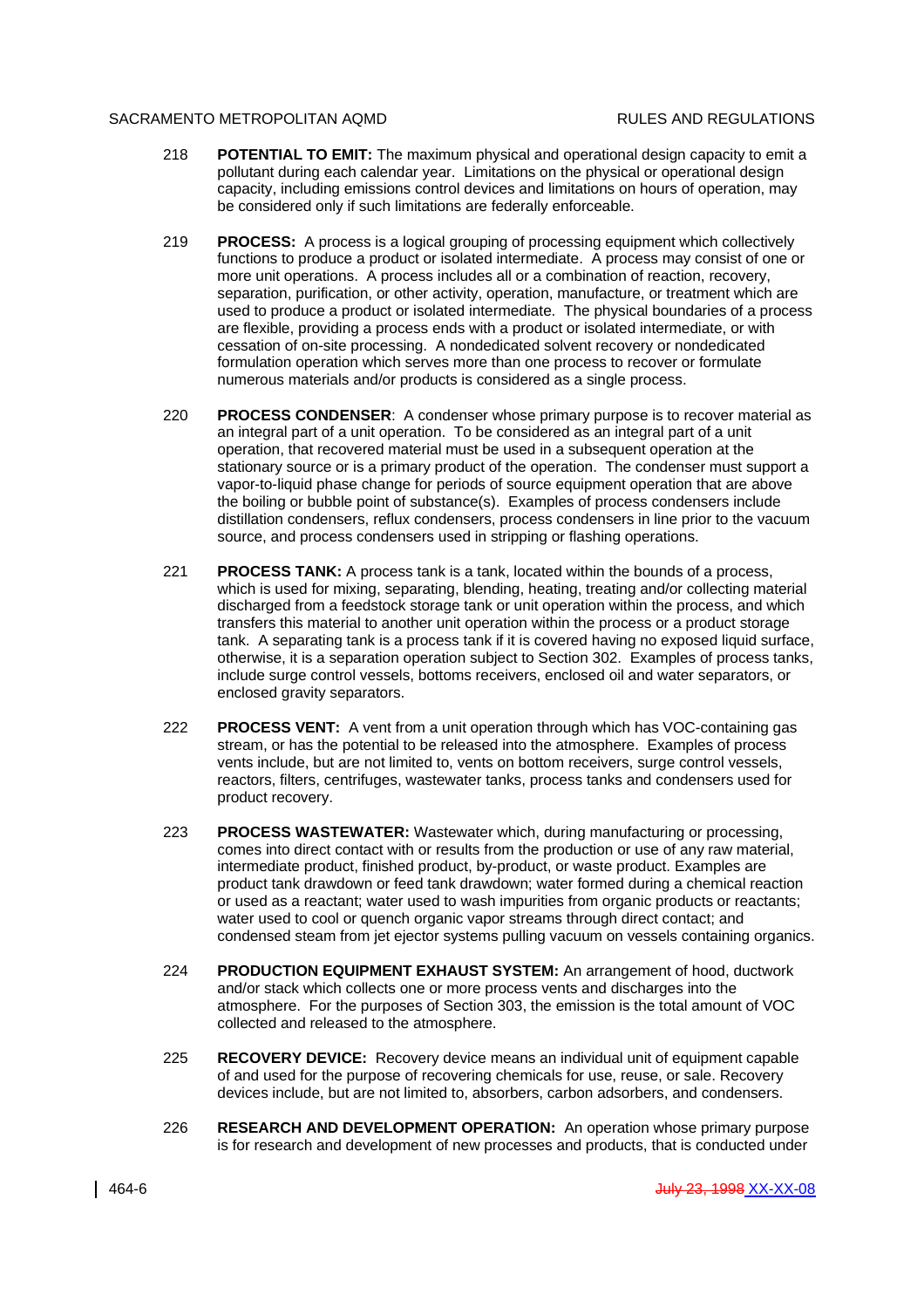the close supervision of technically trained personnel, and that is not involved in the manufacture of final or intermediate products for commercial purposes.

- 227 **STATIONARY SOURCE:** Any building, structure, facility, or emissions unit which emits or may emit any regulated air pollutant.
	- 227.1 Building, structure, facility, or emissions unit includes all pollutant emitting activities which:
		- a. Belong to the same industrial grouping, and
		- b. Are located on one property or on two or more contiguous properties, and
		- c. Are under the same or common ownership, operation, or control or which are owned or operated by entities which are under common control.
	- 227.2 Pollutant emitting activities shall be considered as part of the same industrial grouping if:
		- a. They belong to the same two-digit standard industrial classification code, or
		- b. They are part of a common production process (Common production process includes industrial processes, manufacturing processes and any connected processes involving a common material).
	- 227.3 The emissions from loading and unloading of cargo carriers at the stationary source shall be considered emissions from the stationary source.
- 228 **STORAGE TANK:** A tank or other vessel that is used to store organic liquids that contain one or more VOC. The following are not considered storage tanks for the purposes of this rule:
	- 228.1 Vessels that are:
		- a. Attached to motor vehicles such as trucks, railcars, barges, or ships, and b. Used for transporting raw materials and products in and out of the plant;
	- 228.2 Pressure vessels designed to operate in excess of 204.9 kilopascals and have no leak; and
	- 228.3 Process tanks.
- 229 **SURFACE IMPOUNDMENT:** A waste management unit which is a natural topographic depression, manmade excavation, or diked area formed primarily of earthen materials (although it may be lined with manmade materials), which is designed to hold an accumulation of liquid wastes or water containing free liquids. A surface impoundment is used for the purpose of treating, storing, or disposing of wastewater or residuals, and does not include injection wells. Examples of surface impoundments are equalization, settling, and aeration pits, ponds, and lagoons.
- 230 **VAPOR-TIGHT:** The concentration of volatile organic compound (VOC), measured one centimeter from the source pursuant to Section 502.5, shall not exceed 500 parts per million (expressed as methane) above background.
- 231 **VOLATILE ORGANIC COMPOUND (VOC):** For the purposes of this rule, "volatile organic compound" has the same meaning as in Rule 101-GENERAL PROVISIONS AND DEFINITIONS.
- 232 **WASTEWATER:** Wastewater is VOC-containing water, raw material, intermediate, product, by-product, co-product, or waste material that is discarded from an organic chemical manufacturing process unit and either: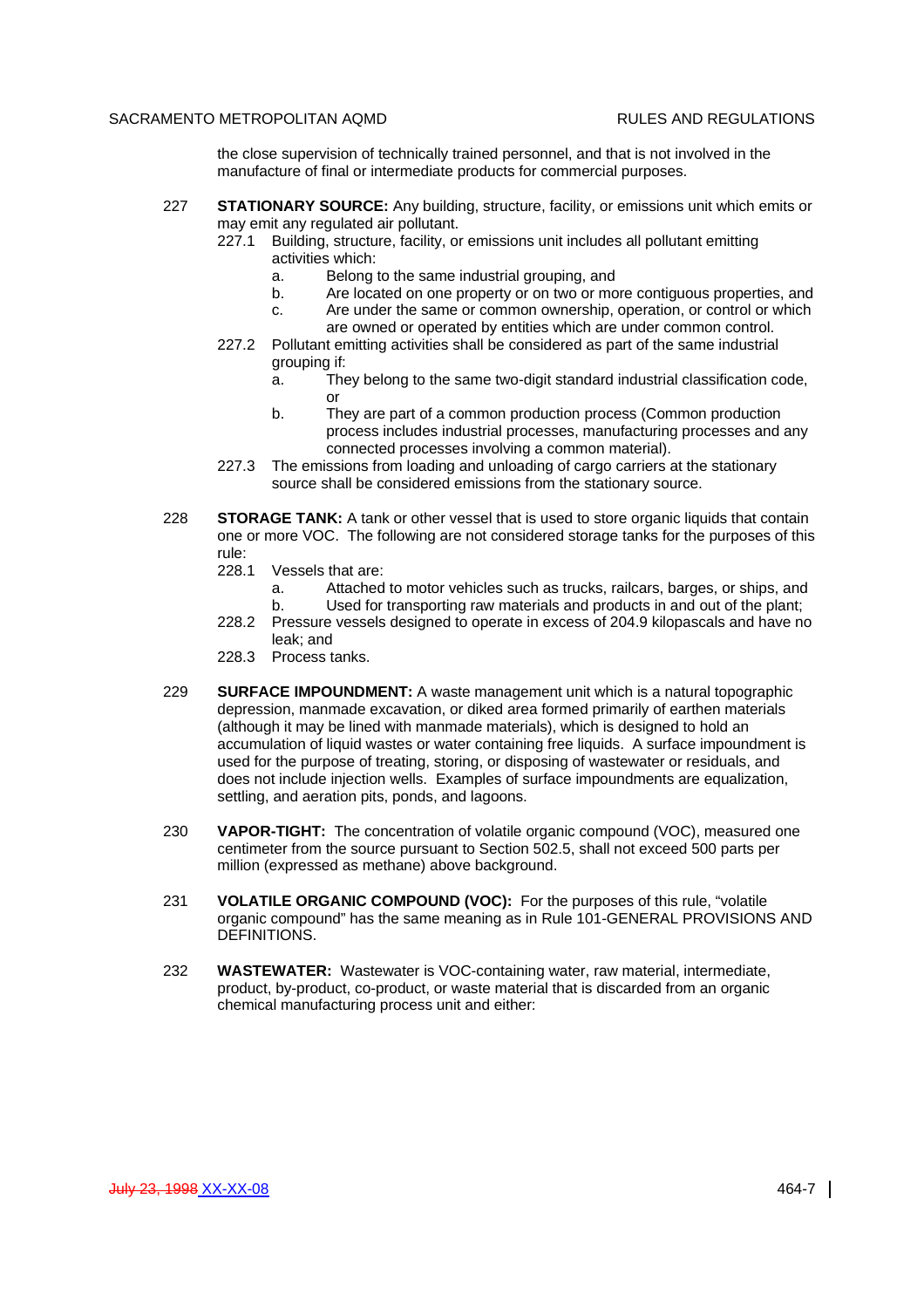- 232.1 Contains a total VOC concentration of at least 5 parts per million by weight and has a flow rate of 0.02 liter per minute or greater; or
- 232.2 Contains a total VOC concentration of at least 10,000 parts per million by weight at any flow rate.

Wastewater includes process wastewater and maintenance wastewater. For the purposes of this rule, noncontact cooling water is not considered a wastewater.

- 233 **WASTE MANAGEMENT UNIT:** A piece of equipment, structure, or transport mechanism used in handling, storage, treatment, or disposal of waste. Examples of a waste management unit include a tank, surface impoundment, container, oil-water separator, individual drain system, steam stripping unit, thin-film evaporation unit, waste incinerator, and landfill.
- 234 **WATER SEAL:** A seal pot, p-leg trap, or other type of trap filled with water that has a design capability to create a water barrier between the sewer and the atmosphere.

### **300 STANDARDS**

 $\overline{\phantom{a}}$ 

 $\overline{\phantom{a}}$ 

- 301 **REACTORS, DISTILLATION COLUMNS, CRYSTALLIZERS, EVAPORATORS OR CENTRIFUGES:**
	- 301.1 A person shall not use any reactor, distillation column, crystallizer, evaporator or enclosed centrifuge which emits more than 15 pounds per day of maximum uncontrolled VOC unless such emission is vented to a VOC capture and control system which has a combined system efficiency of at least 85 percent by weight, and a control efficiency of at least 90 percent by weight, and is permitted pursuant to Rule 201-GENERAL PERMIT REQUIREMENTS and determined by the appropriate methods in Section 4121.
	- 301.2 A VOC capture and control system controlling more than two process vent located at a non-pharmaceutical manufacturing plant or a non-cosmetic manufacturing plant may be used to meet the control requirement of this Section as long as:
		- a. It has an overall combined system efficiency of at least 85 percent by weight, and an overall control efficiency of at least 90 percent by weight across its inlet and outlet as determined by the appropriate methods in Section 4121 and is permitted pursuant to Rule 201-GENERAL PERMIT REQUIREMENTS, or
		- b. or unless the combined VOC emissions from all process vents is reduced to below 33 pounds per day, as determined by the appropriate methods in Section 4121 and is permitted pursuant to Rule 201-GENERAL PERMIT REQUIREMENTS.

# 302 **SEPARATION OPERATIONS:**

- 302.1 **AT PHARMACEUTICAL AND COSMETIC MANUFACTURING PLANTS:** A
	- person shall not use any centrifuge, rotary vacuum filter, or other device at a pharmaceutical manufacturing plant or cosmetic manufacturing plant which has an exposed liquid surface where the liquid contains VOC having a VOC composite partial vapor pressure, as determined pursuant to Section 4076, of 26 mm Hg (0.5 psi) or more at 20  $^{\circ}$ C (68  $^{\circ}$ F), unless it incorporates a hood or enclosure with a delivery system or ductwork to collect VOC emissions, exhausting to a carbon adsorber, or equivalent control method approved by the Air Pollution Control Officer and the EPA.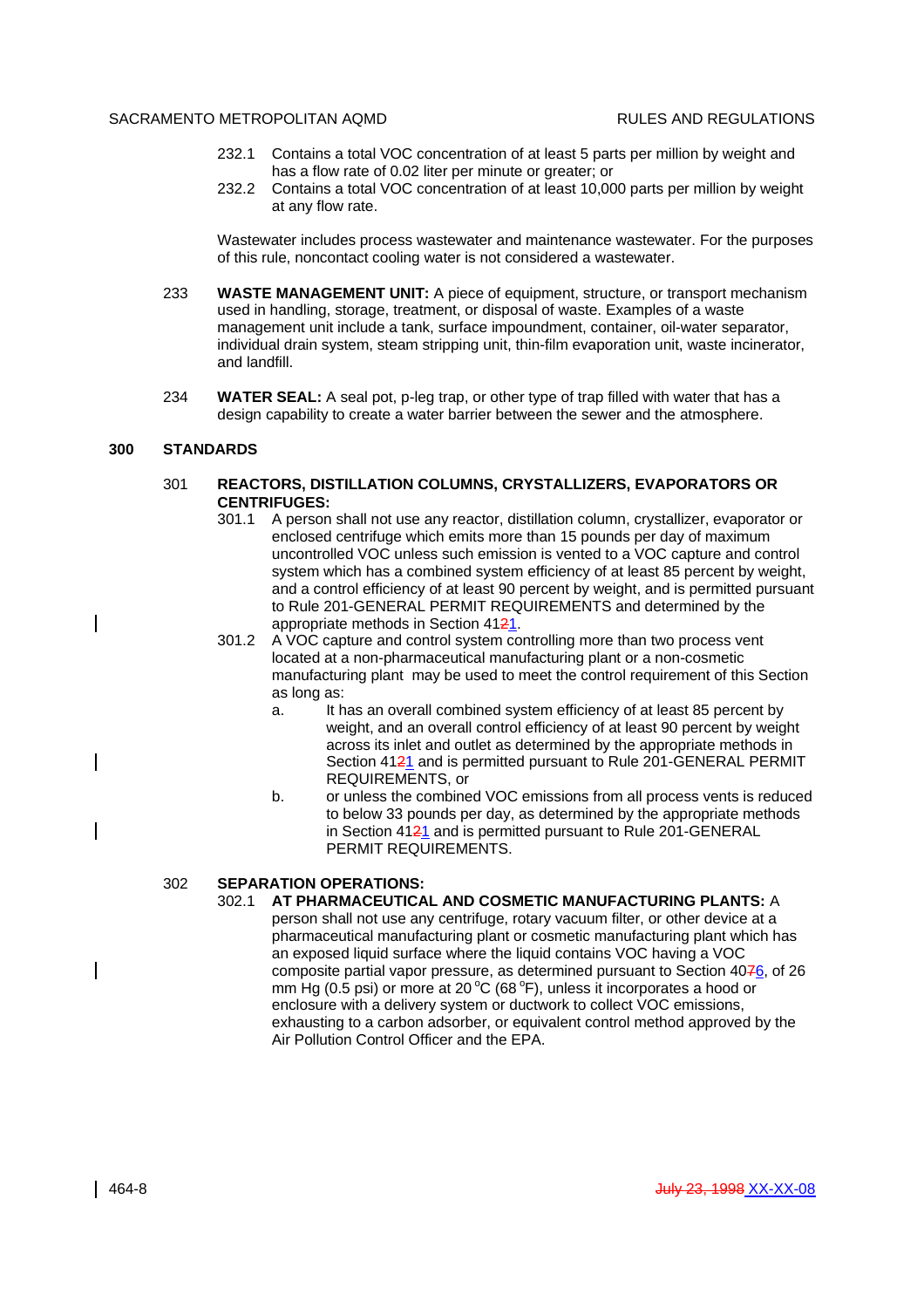$\mathbf{I}$ 

 $\mathbf l$ 

 $\mathsf{l}$ 

 $\overline{\phantom{a}}$ 

 $\mathsf{l}$ 

302.2 **AT OTHER ORGANIC CHEMICAL PLANTS:** A person shall not use any centrifuge, rotary vacuum filter, or other device at other organic chemical plant which has an exposed liquid surface where the liquid contains VOC having a VOC composite partial vapor pressure, as determined pursuant to Section 4076, of 26 mm Hg (0.5 psi) or more at 20 °C (68 °F), and which emits more than 15 pounds per day of maximum uncontrolled VOC, unless such emission is vented to a VOC capture and control system which has a combined system efficiency of at least 85 percent by weight, and a control efficiency of at least 90 percent by weight, as determined by the appropriate method in Section 4121 and is permitted pursuant to Rule 201-GENERAL PERMIT REQUIREMENTS.

## 303 **DRYERS OR PRODUCTION EQUIPMENT EXHAUST SYSTEMS:**

- 303.1 A person shall not use any dryer or other production equipment exhaust system which emits 330 pounds per day or more of maximum uncontrolled VOC unless such emission is vented to a VOC capture and control system which has a combined system efficiency of at least 85 percent by weight, and a control efficiency of at least 90 percent by weight, as determined by the appropriate methods in Section 4121 and is permitted pursuant to Rule 201-GENERAL PERMIT REQUIREMENTS.
- 303.2 A person shall not use any dryer or production equipment exhaust system which emits less than 330 pounds on any day of maximum uncontrolled VOC unless such emissions is reduced to less than 33 pounds per day.

#### 304 **PROCESS TANKS:**

- 304.1 A person shall not use any process tank containing material with a VOC composite partial vapor pressure, as determined pursuant to Section 4076, of greater than 26 mm Hg at 20  $\degree$ C (0.5 psi at 68  $\degree$ F), unless it is a closed container as defined in Section 204, which is kept tightly covered at all times except when accessing the container.
- 304.2 A person shall not use any process tank which contains material with a VOC composite partial vapor pressure, as determined pursuant to Section 4076, of greater than 26 mm Hg at 20  $^{\circ}$ C (0.5 psi at 68  $^{\circ}$ F), and which emits more than 15 pounds per day of maximum uncontrolled VOC, unless such emission is vented to a VOC capture and control system which has a combined system efficiency of at least 85 percent by weight, and a control efficiency of at least 90 percent by weight, as determined by the appropriate methods in Section 4121 and is permitted pursuant to Rule 201-GENERAL PERMIT REQUIREMENTS.
- 305 **WASTEWATER:** A person shall not use any equipment, such as wastewater tank, container, surface impoundment, individual drain system, and oil-water separator, that receives, manages, or treats wastewater at the point of determination, as defined in Section 217, with a VOC concentration of 500 parts per million by weight or higher and a flow rate of greater than or equal to one liter per minute, or with a VOC concentration of 10,000 part per million per weight or higher at any flow rate, unless the equipment meets the applicable equipment standard listed below:
	- 305.1 A person shall install a fixed roof on any wastewater tank that is not used for wastewater mixing, heating, or treating with an exothermic reaction.
	- 305.2 A person shall install one of the following controls on any wastewater tank that is used for wastewater mixing, heating, or treating with an exothermic reaction:
		- a. A fixed roof and closed-vent system that routes VOC to a control device with a control efficiency of at least 90 percent by weight, as determined by the appropriate methods in Sections  $4121$  and is permitted pursuant to Rule 201-GENERAL PERMIT REQUIREMENTS;
		- b. External floating roof or fixed roof with internal floating roof in compliance with standards described in 40 CFR 63.119(b), (c), (d), and 63.120
	- 305.3 A person shall install a cover and submerged fill pipe on any container with a capacity greater than or equal to 112 gallons.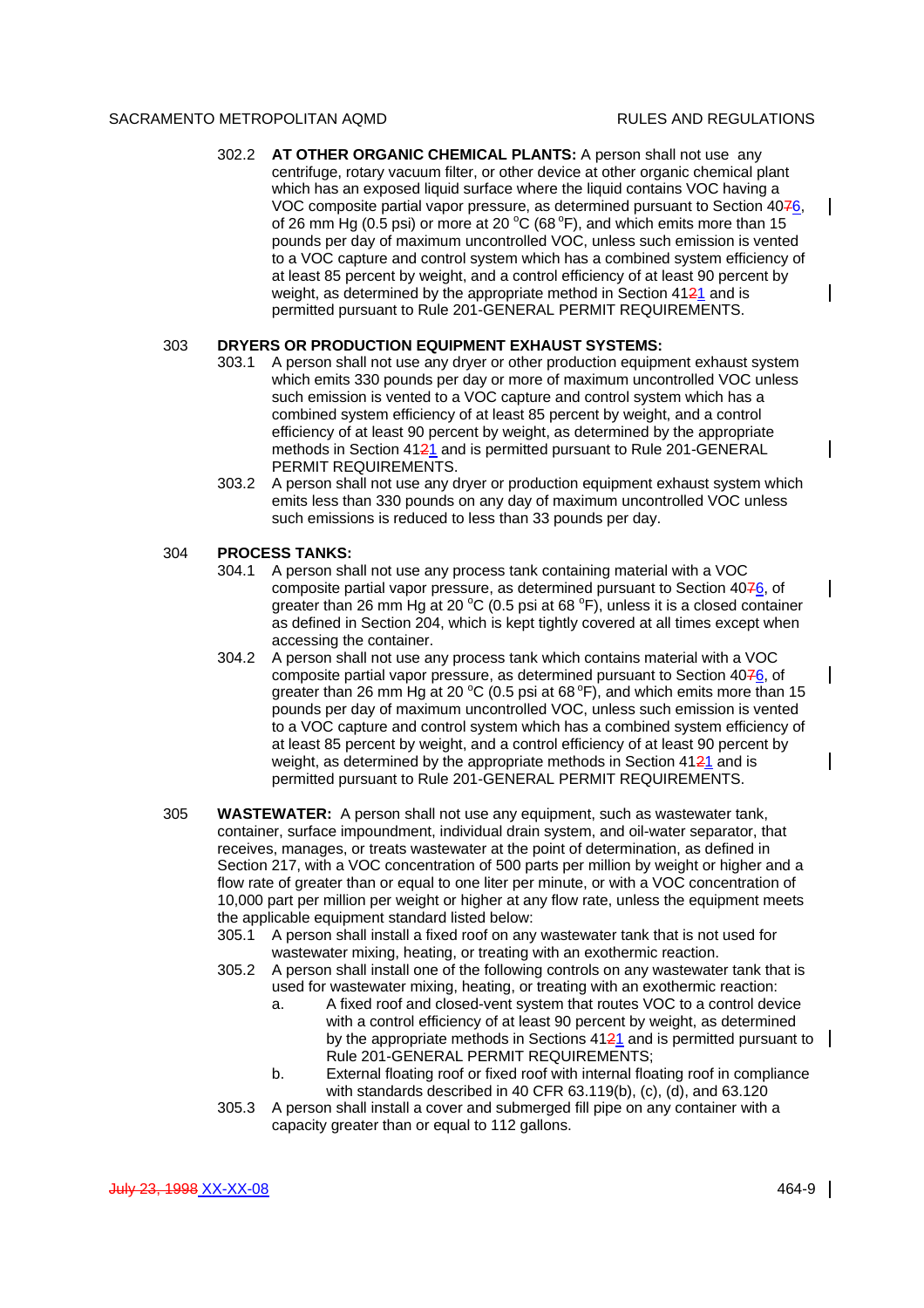- 305.4 A person shall install a cover and closed-vent system that routes VOC to a control device with a control efficiency of at least 90 percent by weight, as determined by the appropriate methods in Section  $4121$  and is permitted pursuant to Rule 201-GENERAL PERMIT REQUIREMENTS, on any surface impoundment.
- 305.5 A person shall install a cover and closed-vent system that routes VOC to a control device with a control efficiency of at least 90 percent by weight, as determined by the appropriate methods in Section  $4121$  and is permitted pursuant to Rule 201-GENERAL PERMIT REQUIREMENTS, or a solid, vapor-tight, as defined in Section 230, full contact fixed cover which totally encloses the liquid contents on any individual drain system. The cover openings shall be closed and sealed, except when the opening is being used for inspection, maintenance, or wastewater sampling. The concentration of VOC shall be measured using Section 502.5 at one centimeter from the fixed cover by the effective date in Section 401.3 and semiannually thereafter to ensure that there are no emission leaks greater than 500 parts per million (expressed as methane). Any emission leak greater than 500 parts per million must be reported to the Air Pollution Control Officer as soon as reasonably possible, but not later than one hour after its detection. If the Air Pollution Control Officer can not be contacted, the report shall be made at the commencement of the next regular working day. The leak shall be repaired within 15 calendar days.
- 305.6 A person shall install one of the following controls on any oil-water separator:
	- a. Fixed roof and closed-vent system that routes VOC to a control device with a control efficiency of at least 90 percent by weight, as determined by the appropriate methods in Section  $4121$  and is permitted pursuant to Rule 201- GENERAL PERMIT REQUIREMENTS.
	- b. External floating roof or fixed roof with internal floating roof in compliance with standards described in 40 CFR 63.119(b), (c), (d), and 63.120.
	- c. A solid, vapor-tight, as defined in Section 230, full contact fixed cover which totally encloses the liquid contents, with all the cover openings closed and sealed, except when the opening is being used for inspection, maintenance, or wastewater sampling. The concentration of VOC shall be measured using Section 502.5 at one centimeter from the fixed cover by the effective date in Section 401.3 and semiannually thereafter to ensure that there are no emission leaks greater than 500 parts per million (expressed as methane). Any emission leak greater than 500 parts per million must be reported to the Air Pollution Control Officer as soon as reasonably possible, but not later than one hour after its detection. If the Air Pollution Control Officer can not be contacted, the report shall be made at the commencement of the next regular working day. The emission leak shall be repaired within 15 calendar days.
	- d. A solid, sealed, gasketed, fixed cover which totally encloses the liquid contents, with all the cover openings closed and sealed, except when the opening is being used for inspection, maintenance, or wastewater sampling. The cover may include a pressure/vacuum valve. The concentration of VOC shall be measured using Section 502.5 at one centimeter from the roof seals, fixed cover, access doors, pressure/vacuum valve, and other openings shall not exceed 500 parts per million (expressed as methane) above background. Roof seals, fixed cover, access doors, and other openings shall be inspected by the effective date in Section 401.3 and semiannually thereafter to ensure that there are no emission leaks greater than 500 parts per million. Any emission leak greater than 500 parts per million must be reported to the Air Pollution Control Officer as soon as reasonably possible, but not later than one hour after its detection. If the Air Pollution Control Officer can not be contacted, the report shall be made at the commencement of the next regular working day. The leak shall be repaired within 15 calendar days.

 $\overline{\phantom{a}}$ 

 $\overline{\phantom{a}}$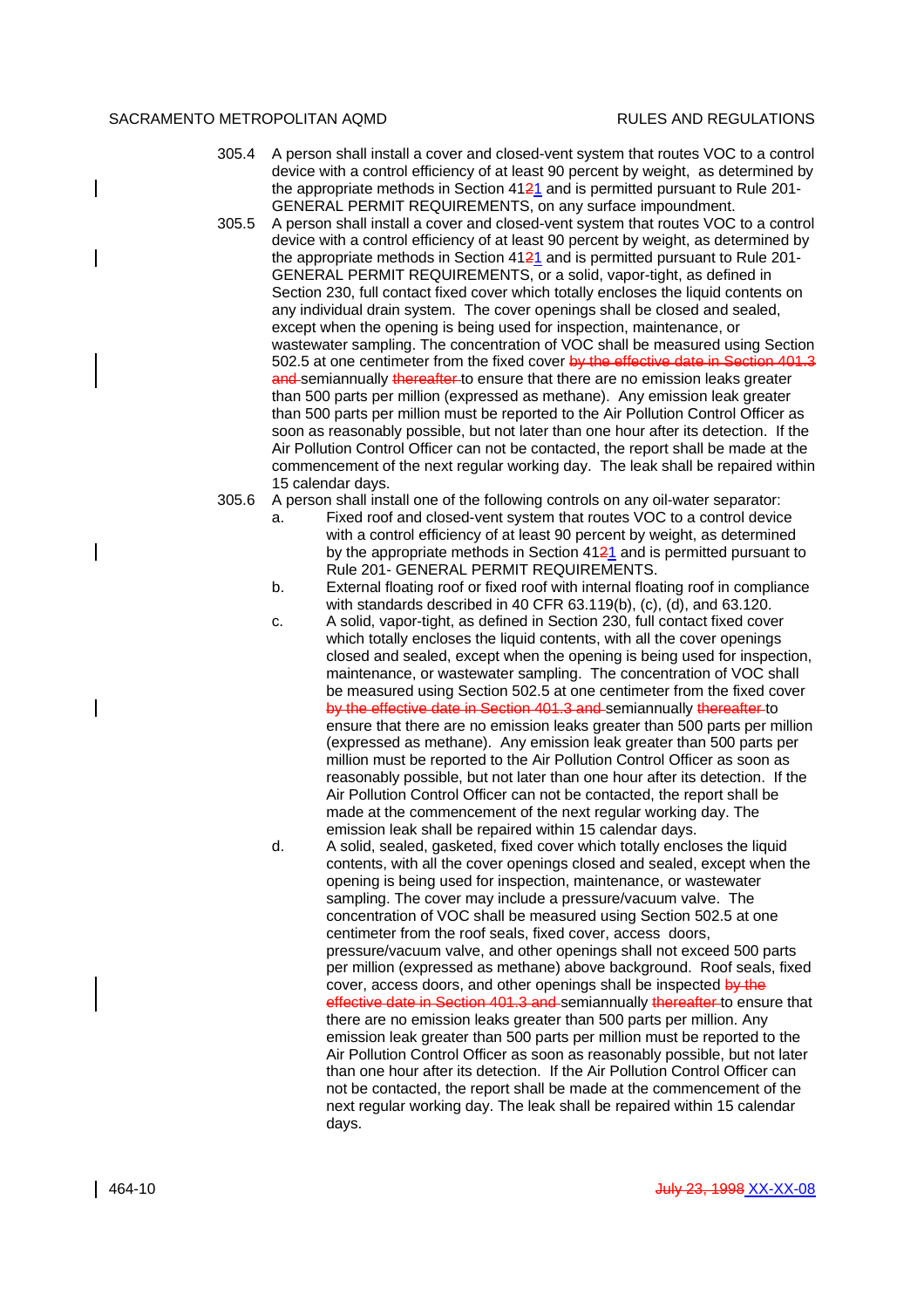- 305.7 A person complying with the notification requirements in Section 305.5 or Sections 305.6(c) and (d) shall be exempt from the provisions of Rule 602, BREAKDOWN CONDITIONS: EMERGENCY VARIANCE.
- 305.8 One or more safety devices which vent directly to the atmosphere may be used on the wastewater tank, cover, closed-vent system, or control device provided each safety device meets all of the following conditions:
	- a. The safety device is not used for planned or routine venting of organic vapors from the tank or the closed-vent system connected to a control device; and
	- b. The safety device remains in a closed, sealed position at all times except when an unplanned event requires that the device open for the purpose of preventing physical damage or permanent deformation of the tank, cover, closed-vent system, or control device in accordance with good engineering and safety practices for handling flammable, combustible, explosive, or other hazardous materials. An example of an unplanned event is a sudden power outage.
- 306 **LIQUID TRANSFER:** A person shall not transfer material with a VOC composite partial vapor pressure, determined pursuant to Section  $40\frac{76}{6}$ , of greater than 26 mm Hg at 20 °C (0.5 psi at 68  $\degree$ F) into any tank truck, trailer, railroad tank car, or storage tank of 2000 gallons capacity or greater, unless VOC emissions during transfer are controlled with one of the following control system:
	- 306.1 A vapor balance system with all the following components:
		- a. A permanent submerged fill pipe which discharges at not more than six inches from the bottom of the tank; and,
		- b. A submerged fill pipe which discharges at not more than six inches from the bottom of the tanker truck or railcar, and
		- c. A vapor return line which transfers at least 90 percent by weight of displaced VOC vapor from the stationary storage tank being filled back to the mobile or stationary supply tank; and,
		- d. A pressure-vacuum relief valve with relief settings of not less than  $\pm 0.03$ psig.
	- 306.2 A VOC capture and control system which has a combined system efficiency of at least 85 percent by weight, and a control efficiency of at least 90 percent by weight, and is permitted pursuant to Rule 201-GENERAL PERMIT REQUIREMENTS and determined by the appropriate methods in Section 4110.
	- 306.3 An internal or external floating roof which complies with the procedures described in 40 CFR 63.119(b), (c), (d), and 63.120.

### 307 **STORAGE TANKS:**

- 307.1 A person shall install pressure/vacuum valve with a minimum pressure setting of 0.03 psi and a minimum vacuum setting of 0.03 psi, or equivalent control method permitted pursuant to Rule 201 - GENERAL PERMIT REQUIREMENTS, on all vents of any storage tank, greater than 55 gallons and less than or equal to 40,000 gallons, that stores material with a VOC composite partial vapor pressure, as determined pursuant to Section 4076, of greater than 78 mm Hg at 20  $^{\circ}$ C (1.5 psi at  $68^{\circ}$ F). Storage tanks with capacity greater than 40,000 gallons are subject to Rule 446-STORAGE OF PETROLEUM PRODUCTS.
- 307.2 A storage tank with a capacity of 55 gallons or less that stores material with a VOC composite partial vapor pressure of greater than 78 mm Hg at 20  $\degree$ C (1.5 psi at 68 °F) shall be a closed container which is kept tightly covered at all times except when accessing the container.
- 308 **CLEANUP AND STORAGE REQUIREMENTS:** A person using cleanup material shall conform to all the following requirements:
	- 308.1 A person shall use closed containers for the storage of disposal of cloth, paper, or sponges used for solvent cleanup; and
	- 308.2 A person shall store fresh or spent cleanup materials in closed containers; and

 $\mathbf{I}$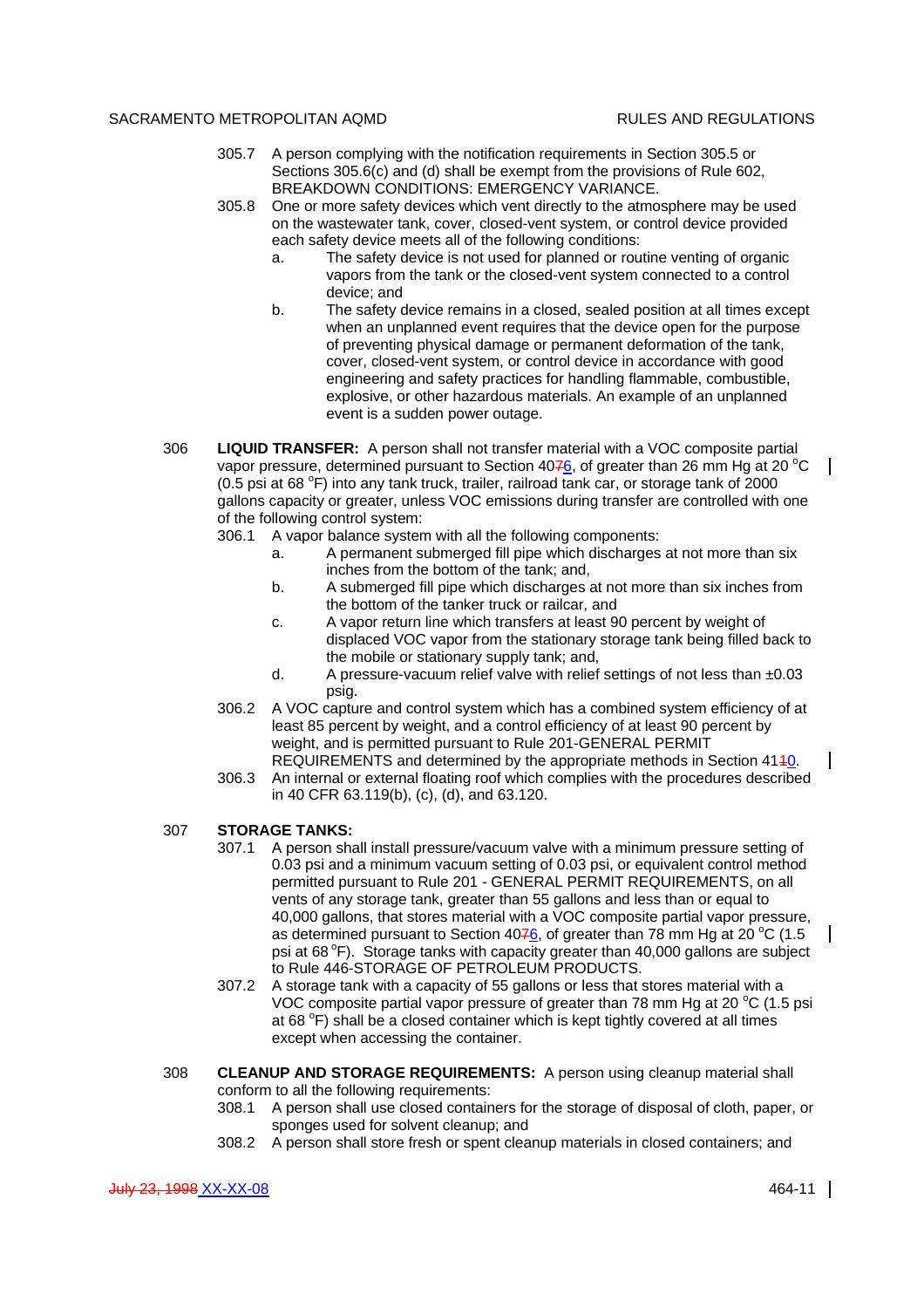|     | 308.3                              | A person shall not use a cleanup material to perform in-line solvent cleaning of<br>process units and pipings unless: |  |  |
|-----|------------------------------------|-----------------------------------------------------------------------------------------------------------------------|--|--|
|     |                                    | The emissions are vented to a VOC capture and control system which<br>a.                                              |  |  |
|     |                                    | has a combined system efficiency of at least 85 percent by weight, and a                                              |  |  |
|     |                                    | control efficiency of at least 90 percent by weight, or                                                               |  |  |
|     |                                    | The solvent complies with a VOC content limit of 200 grams per liter and<br>b.                                        |  |  |
|     |                                    | a vapor pressure limit of less than 45 mmHg at 68 °F.                                                                 |  |  |
|     | 308.4                              | Prior to (one year after date of adoption), Eexcept for laboratory equipment                                          |  |  |
|     |                                    | cleaning exempt pursuant to Section 115, a person shall not use a solvent to                                          |  |  |
|     |                                    | perform maintenance solvent cleaning including but not limited to mechanical                                          |  |  |
|     |                                    | parts and work areas unless the solvent complies with a VOC content limit of 50                                       |  |  |
|     |                                    | grams per liter (0.42 pounds per gallon).                                                                             |  |  |
|     | 308.5                              | Effective (one year after date of adoption), except for laboratory equipment                                          |  |  |
|     |                                    | cleaning exempt pursuant to Section 115, a person shall not use a solvent to                                          |  |  |
|     |                                    | perform maintenance solvent cleaning including but not limited to mechanical                                          |  |  |
|     |                                    | parts and work areas unless the solvent complies with a VOC content limit of 25                                       |  |  |
|     |                                    | grams per liter (0.21 pounds per gallon).                                                                             |  |  |
| 400 | <b>ADMINISTRATIVE REQUIREMENTS</b> |                                                                                                                       |  |  |
|     | EFFECTIVE DATES:<br>401            |                                                                                                                       |  |  |
|     | 401.1                              | <b>BY JANUARY 1, 1999:</b>                                                                                            |  |  |
|     |                                    | A person seeking an exemption for a process vent shall submit a petition                                              |  |  |
|     |                                    | for exemption pursuant to Section 402.                                                                                |  |  |
|     |                                    | A person shall submit an Authority to Construct application, pursuant to<br>b.                                        |  |  |

- Section 403. c. A person shall submit an Operation and Maintenance Plan, pursuant to Section 404.
- d. A person shall submit wastewater report pursuant to Section 406.
- 401.2 **BY JULY 1, 1999**: The owner or operator of any organic chemical plant subject to this rule shall comply with Sections 301, 302, 303, 304, 306, 307, and 501.
- 401.3 **BY JANUARY 1, 2000**: The owner or operator of any organic chemical plant subject to this rule shall comply with Sections 305 and 308.
- 4021 **PETITION FOR EXEMPTION:** A person seeking an exemption for an organic chemical plant or a process vent , which is exempt pursuant to Sections 110, 111, 112, 113, 114, or 116 shall submit to the Air Pollution Control Officer a petition for exemption. Such petition shall include a process diagram, and maximum uncontrolled VOC mass emission rate determined pursuant to Section 4087 and all pertinent information to support a basis for granting/denying petition. The Air Pollution Control Officer shall approve the petition unless it fails to demonstrate that the emission rate is below the cutoff level specified in Sections 110, 111, 112, 113, 114, or 116. The approved petition shall be effective until a modification, which results in an application for permit modification pursuant to Rule 201- GENERAL PERMIT REQUIREMENTS, is made to the plant or process vent. A person shall comply with the following petition schedule:
	- 4021.1 **EXISTING PLANT OR PROCESS VENT:** The petition for exemption for an organic chemical plant or a process vent in existence prior to the adoption of this rule must be submitted by January 1, 1999.
	- 4021.2 **NEW OR MODIFIED PLANT OR PROCESS VENT:** The petition for exemption for a new or modified organic chemical plant or a process vent must be submitted 30 calendar days before startup.
- 4032 **AUTHORITY TO CONSTRUCT APPLICATION:** Any person installing a new or using an existing emission control equipment, as a means of complying with this rule, shall by January 1, 1999, submit an Authority to Construct application pursuant to Rule 201- GENERAL PERMIT REQUIREMENTS to the Air Pollution Control Officer, unless the emission control equipment is currently under District permit and the use of the existing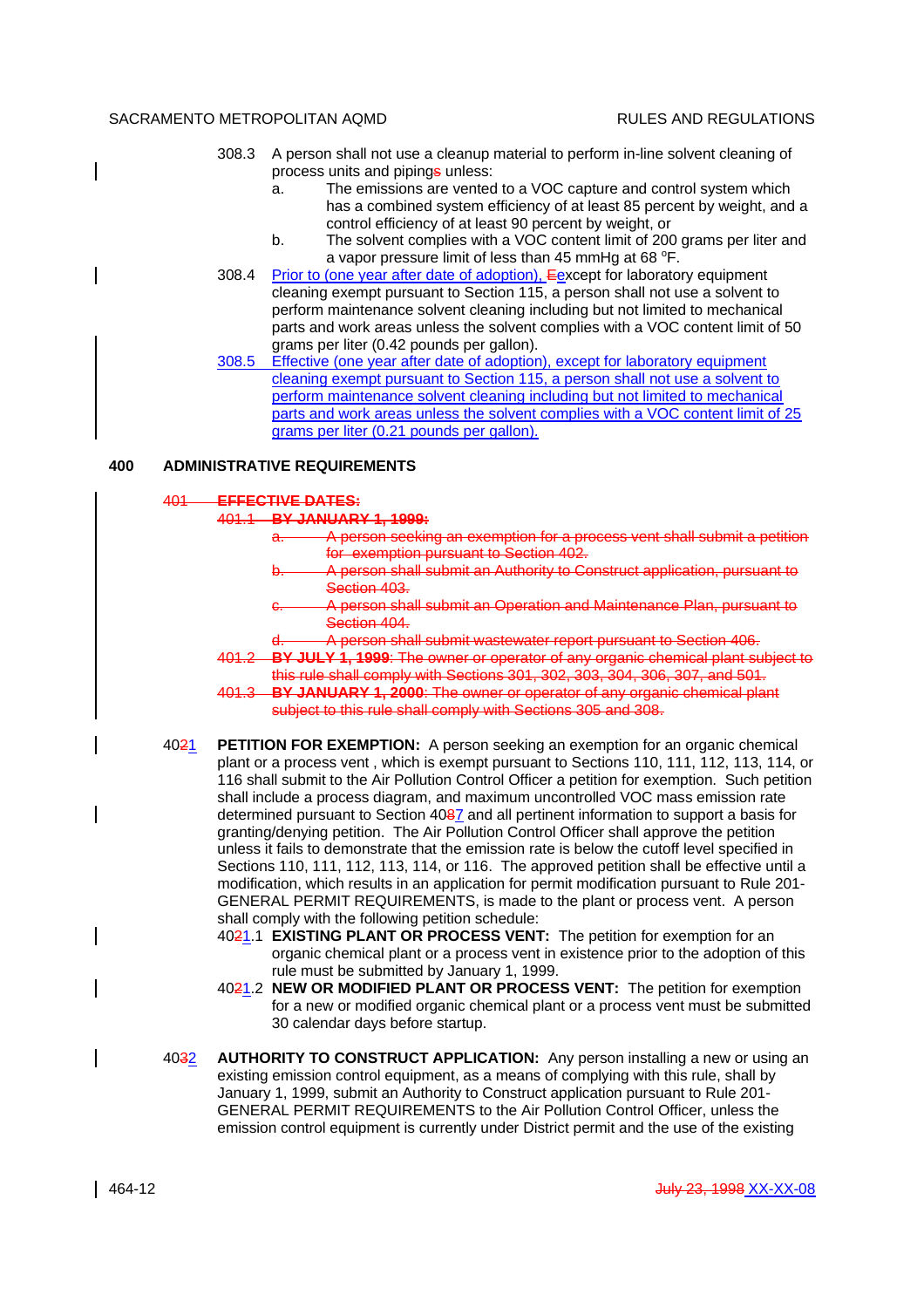emission control equipment, without modification to the system, results in compliance with this rule.

- 4043 **OPERATION AND MAINTENANCE PLAN:** Any person using an approved emission control device as a means of complying with this rule, shall submit, with the application for Authority to Construct, pursuant to Rule 201-GENERAL PERMIT REQUIREMENTS, an Operation and Maintenance Plan for the emission control device to the Air Pollution Control Officer for approval. Operation and Maintenance Plans for emission control devices installed prior to the adoption of this rule, if not previously submitted, must be submitted by January 1, 1999, and receive approval of the Air Pollution Control Officer. The plan shall specify key system operating parameters, such as temperatures, pressures, and/or flow rates, necessary to determine compliance with this rule and describe in detail procedures to maintain the approved emission control device and maintenance procedures that demonstrate continuous operation and compliance of the emissions control equipment during periods of emissions-producing operations. The plan shall also specify which records must be kept to document these operations and maintenance procedures. These records shall comply with the requirements of Sections 501.1, 501.2 and 501.10. The plan shall be implemented upon approval by the Air Pollution Control Officer.
- 4054 **PROCEDURE FOR PROCESSING AN OPERATION AND MAINTENANCE PLAN:** 4054.1 **APPROVAL OF PLAN:** The Air Pollution Control Officer shall determine whether the Operation and Maintenance Plan meets the requirements of Section 4043 not later than 30 days after receipt of the Plan, or within a longer period of time agreed upon by the parties. The Air Pollution Control Officer shall approve in writing an Operation and Maintenance Plan unless it fails to demonstrate continuous operations of the emissions control equipment during periods of emissions-producing operations, according to the standard set forth in this rule, and/or it fails to specify which daily records, in accordance with the requirements of Sections 501.1, 501.2 and 501.10, are to be kept to document the Operation and Maintenance procedures set forth in the Plan.
	- 4054.2 **REVISION OF PLAN:** If the Air Pollution Control Officer does not approve in writing an Operation and Maintenance Plan, the source shall receive written notice of the deficiency, and shall have an additional 30 days from the date of the notification of the deficiency to correct and resubmit the Operation and Maintenance Plan. The decision of the Air Pollution Control Officer regarding the resubmitted Operation and Maintenance Plan shall be final. Failure to correct the deficiency in an Operation and Maintenance Plan upon resubmittal shall constitute a violation of this rule that is subject to the penalties set forth in Health and Safety Code section 42400 *et seq*.
- 4065 **WASTEWATER REPORT**: A person shall submit a wastewater report to the Air Pollution Control Officer by January 1, 1999, and annually thereafter by February 1st. The report shall identify and quantify each wastewater stream at the point of determination, as defined in Section 217, discharged from an organic chemical manufacturing process unit. Information data and supporting test results, records or calculations on location, source of wastewater, VOC concentration as determined pursuant to Section 502.3 or using owner knowledge of the wastewater, and annual average flow rate shall be submitted for each wastewater stream. Examples of information that could constitute knowledge include material balances, records of chemical purchases, process stoichiometry, or previous test results provided the results are still representative of current operating practices at the process unit(s). One of the following methods shall be used to determine flow rate:
	- 4065.1 Use the maximum annual production capacity of the process unit, knowledge of the process, and mass balance information to estimate annual average wastewater flow rate.
	- 4065.2 Select the highest annual average flow rate of wastewater from historical records representing the most recent year of operation.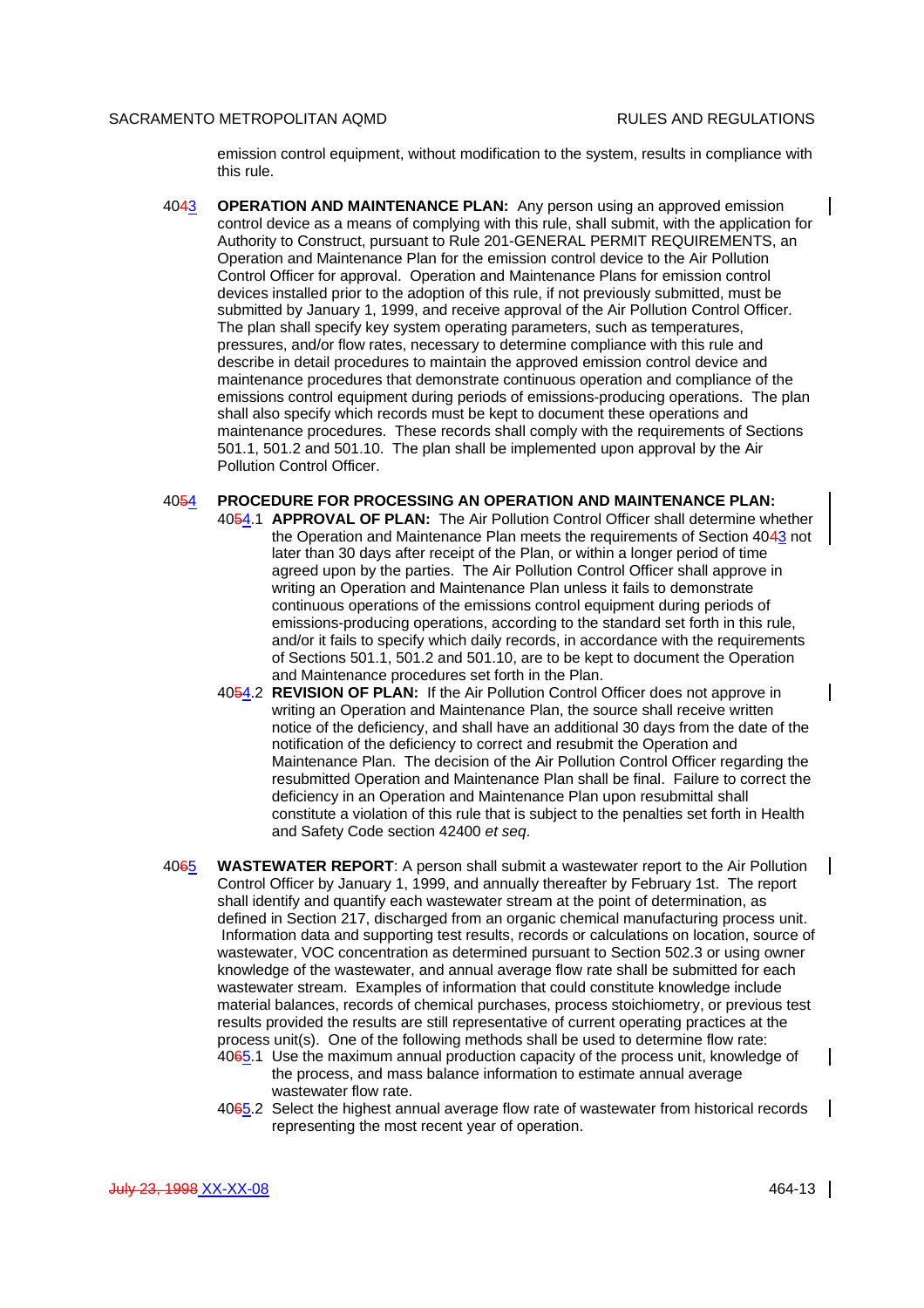4065.3 Measure the flow rate of the wastewater at the point of determination during conditions that are representative of average wastewater generation rates.

Not withstanding the provisions of this section, the Air Pollution Control Officer may require testing pursuant to Section 502.3 to determine the VOC concentration.

4076 **CALCULATION FOR VOC COMPOSITE PARTIAL VAPOR PRESSURE**: VOC composite partial vapor pressure is the sum of the partial vapor pressures of the compounds defined as VOCs, and shall be calculated by the following equation:

$$
PP_c = \frac{\sum_{i=1}^{n} (W_i)(VP_i)/MW_i}{W_w} + \sum_{i=1}^{n} \frac{W_e}{MW_e} + \sum_{i=1}^{n} \frac{W_i}{MW_i}
$$

| Where: Pp <sub>c</sub>   |     | VOC composite partial vapor pressure at 20°C, in mm Hg.        |
|--------------------------|-----|----------------------------------------------------------------|
| W.                       | $=$ | Weight of the "i"th VOC compound, in grams, as determined by   |
|                          |     | ASTM E 260-946 (2006).                                         |
| W <sub>w</sub>           |     | Weight of water, in grams as determined by ASTM D 3792-8605.   |
| $W_{\rm e}$              | $=$ | Weight of the "i"th exempt compound, in grams, as determined   |
|                          |     | by ASTM E 260-946 (2006).                                      |
| Mw <sub>i</sub>          |     | Molecular weight of the "i"th VOC compound, in grams per g-    |
|                          |     | mole, as given in chemical reference literature.               |
| $Mw_w$                   |     | Molecular weight of water, 18 grams per g-mole.                |
| $\mathsf{Mw}_\mathsf{e}$ |     | Molecular weight of the "i"th exempt compound, in grams per g- |
|                          |     | mole, as given in chemical reference literature.               |
| Vpi                      |     | Vapor pressure of the "i"th VOC compound at 20°C, in mm Hg,    |
|                          |     | as determined by Section 502.4 of this rule.                   |

An alternate method for calculating the composite vapor pressure or determining the variables in the equation above may be allowed if approved in writing by the Air Pollution Control Officer and EPA.

#### 4087 **DETERMINATION OF MAXIMUM UNCONTROLLED VOC MASS EMISSION RATE:**

Any person petitioning for an exemption pursuant to Section 4021 shall determine the maximum uncontrolled VOC mass emission rate as follows:

- 4087.21**POTENTIAL TO EMIT 25** TPY: A stationary source with a potential to emit 25 tons per year or more of VOC from organic chemical plants shall determine the maximum uncontrolled VOC emission rate by using emission testing pursuant to Section 44009
- 4087.2 **POTENTIAL TO EMIT <25 TPY:** A stationary source with a potential to emit of less than 25 tons per year of VOC from organic chemical plants shall determine the maximum uncontrolled VOC emissions by using engineering assessment pursuant to Section 4098 or emission testing pursuant to Section 44009.
- 4087.3 **OPEN-TYPE PROCESS TANK:** A person shall determine the maximum uncontrolled VOC emissions by using the most recent version of EPA's computer model, WATER8. The concentration of each individually speciated VOC in the process stream with the potential to be emitted into the atmosphere, shall be determined by EPA Method 305 of 40 CFR Part 63, Appendix A.
- 4087.4 **DETERMINATION CRITERIA:** The emission testing or engineering assessment shall be made using one of the following criteria:
	- a. **FOR CONTINUOUS PROCESS:** The maximum daily uncontrolled VOC emissions shall be determined based on District permitted or highest process/production rate in any calendar day.
	- b. **FOR BATCH PROCESS:** The maximum daily uncontrolled VOC emissions shall be the highest emission rate in any 24 hour period based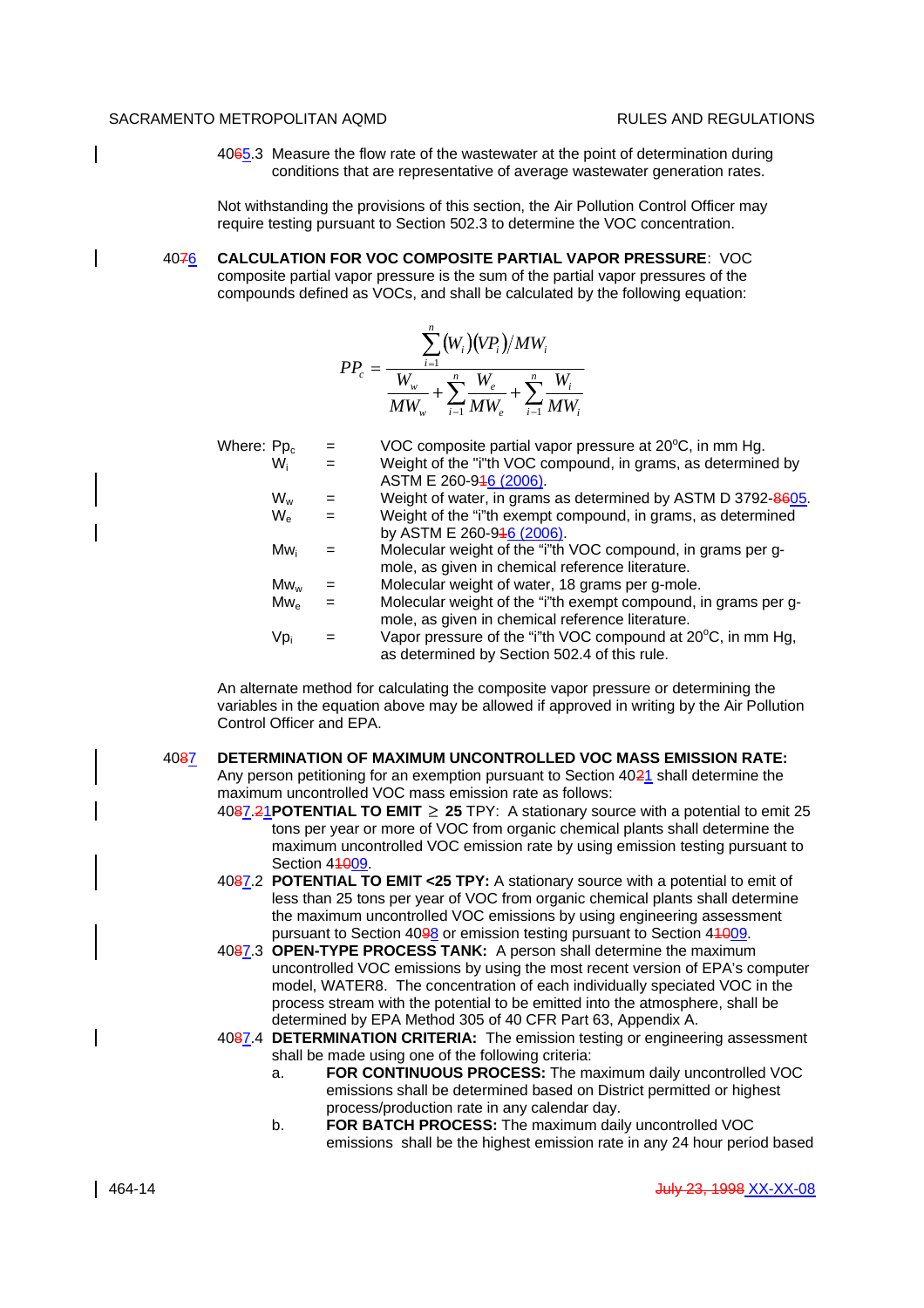on District permitted or highest process/production rate. An emission profile shall be used to determine highest 24 hour period emission rate and shall be submitted along with the exemption petition pursuant to Section 4021.

# 4098 **DETERMINATION OF VOC MASS EMISSION RATE USING ENGINEERING**

**ASSESSMENT:** A person shall conduct engineering assessment which includes, but is not limited to, the following:

- 4098.1 Previous test results provided the tests are representative of current operating practices at the process unit.
- 4098.2 Bench-scale or pilot-scale test data representative of the process under representative operating conditions.
- 4098.3 Maximum flow rate, VOC emission rate, concentration, or other relevant parameter specified or implied within a permit limit applicable to the process vent.
- 4098.4 Design analysis based on accepted chemical engineering principles, measurable process parameters, or physical or chemical laws or properties. Examples of analytical methods include, but are not limited to:
	- a. Use of material balances based on process stoichiometry to estimate maximum VOC concentrations,
	- b. Estimation of maximum flow rate based on physical equipment design such as pump or blower capacities,
	- c. Estimation of VOC concentrations based on saturation conditions.
- 4098.5 All data, assumptions, and procedures used in the engineering assessment shall be documented and provided to the District.

Not withstanding the provisions of this section, the Air Pollution Control Officer may require emission testing pursuant to Section 44009 to verify compliance.

#### 41009 **DETERMINATION OF VOC MASS EMISSION RATE USING EMISSION TESTING:**

41009.1A person shall conduct emission testing using test methods in Section 502 and the following test durations:

- a. **CONTINUOUS PROCESS:** The test shall consist of three 1-hour runs.
- b. **BATCH PROCESS:** The duration shall be the time from the start to the completion of a batch cycle unless the test is conducted under worstcase condition described in Section  $4121.3$  (b) (1) or (2). For batch cycle or test period greater than 3 hours, a single test conducted over the duration of the batch cycle or test period shall be used for emission determination. For batch cycle or test period less than or equal to 3 hour, testing shall include three 1-hour runs.
- 41009.2A person conducting any emission test for the purpose of the petition for exemption pursuant to Section 4021 shall comply with the following source test notification and reporting requirements:
	- a. At least 30 days prior to the scheduled test date submit the source test plan.
	- b. At least 7 days prior to the source test date notify Air District staff of the exact date and time scheduled for the source test.
	- c. The source test observation and evaluation fee as authorized under Rule 301-PERMIT FEES - STATIONARY SOURCE must be submitted with the petition for exemption.

# 4110 **CALCULATION FOR VOC MASS EMISSION RATE, CONTROL EFFICIENCY, AND COMBINED SYSTEM EFFICIENCY**

4110.1 VOC MASS EMISSION RATE: VOC mass emission rate shall be calculated using the following equation:

**VOC Mass Emission Rate =**  $(Q)(C)(60 \text{ min/hr})$ 

 $\mathsf{l}$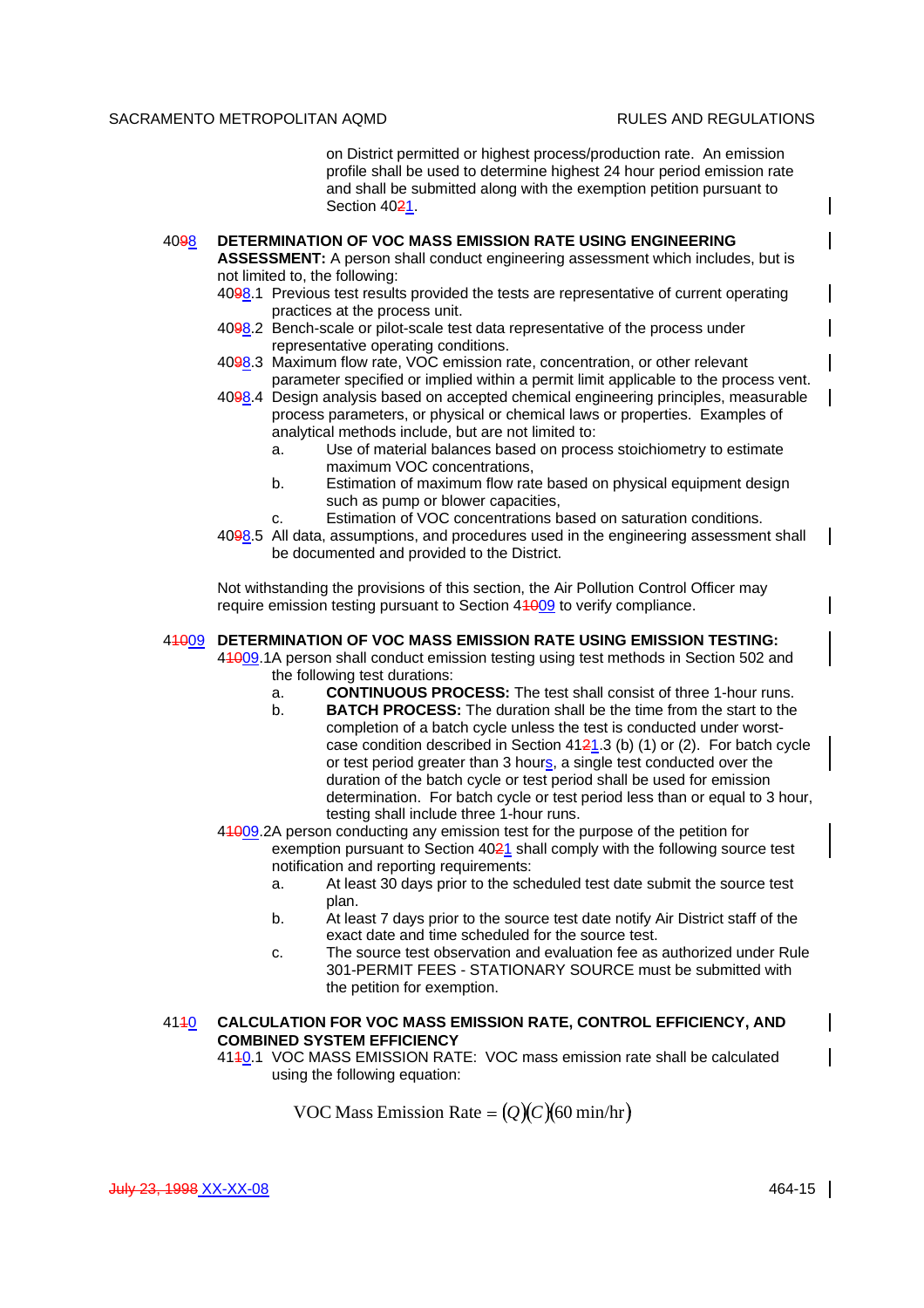- Where:  $Q =$  the flow rate, in scfm, as determined by Section 40 $\frac{98}{9}$  or Sections 44009 and 502.  $C =$  the VOC mass concentration, in lb/scf, as determined by Section 4098 or Sections 41009 and 502.
- 4140.2 **CONTROL EFFICIENCY:** Expressed in percent, control efficiency is the ratio of the weight of the VOC removed by the control device from the effluent stream entering the control device to the weight of VOC in the effluent stream entering the control device, both measured simultaneously. Control efficiency shall be determined using the following equation:

%Control Efficiency 
$$
=\frac{(M_i - M_0)}{M_i} \times 100\%
$$

Where: Mi  $=$  inlet VOC mass emission rate, in lb/hr. *M*<sub>o</sub> = outlet VOC mass emission rate, in lb/hr.

4110.3 **COMBINED SYSTEM EFFICIENCY:** A capture efficiency of 100% can be assumed for any capture system which is piped to the control equipment and has no leak. The combined system (capture and control) efficiency is calculated as follows:

% System Efficieny = % CE  $\times$  % CLE / 100%

| Where: %System Efficiency | $=$ | % capture and control efficiency.      |
|---------------------------|-----|----------------------------------------|
| $\%$ CE                   | $=$ | % control efficiency, as determined by |
|                           |     | Section 4140.2.                        |
| %CLE                      | $=$ | % capture efficiency, as determined by |
|                           |     | Section 502.2                          |

- 4121 **PROCEDURES FOR DEMONSTRATING COMPLIANCE:** A person shall demonstrate compliance with Sections 301, 302, 303, 304, 305 and 306.2 by using the applicable procedure listed below, Section  $4121.1$ , or  $4121.2$ , or  $4121.3$ .
	- 4121.1 A stationary source with a potential to emit of less than 25 tons per year of VOC from the organic chemical plants may use the condenser exit gas temperature to calculate the removal efficiency of the condenser in demonstrating the required emission reduction if the condenser system is equipped with a temperature sensor and recorder, such that the condenser exit gas temperature can be measured at 15-minute intervals when the condenser is functioning in cooling a vent stream. Not withstanding the requirements in this section, the Air Pollution Control Officer may require source testing to verify compliance.
	- 4121.2 A stationary source with a potential to emit of less than 25 tons per year of VOC from the organic chemical plants shall determine percent reduction by conducting a performance test, using the procedure in Section  $4121.3$ , or a design evaluation. The design evaluation shall include documentation demonstrating that the control device being used achieves the required reduction during the emission episodes in which it is functioning in reducing emissions. This documentation shall include a description of the gas stream which enters the control device, flow and VOC content, and all pertinent control device operating parameters which resulted in the required reduction. The calculation shall be based on engineering assessment described in Section 4098. Not withstanding the requirements in 4121.2, the Air Pollution Control Officer may require source testing to verify compliance.
	- 4121.3 A stationary source with a potential to emit of greater than or equal to 25 tons per year of VOC from the organic chemical plants shall demonstrate compliance by conducting a performance test based on the following procedure:
		- a. Perform test pursuant to Sections 41009 and 502 at the inlets and outlets of the capture and control devices and use the equations in Section  $4140$

 $\mathsf{l}$ 

 $\overline{\phantom{a}}$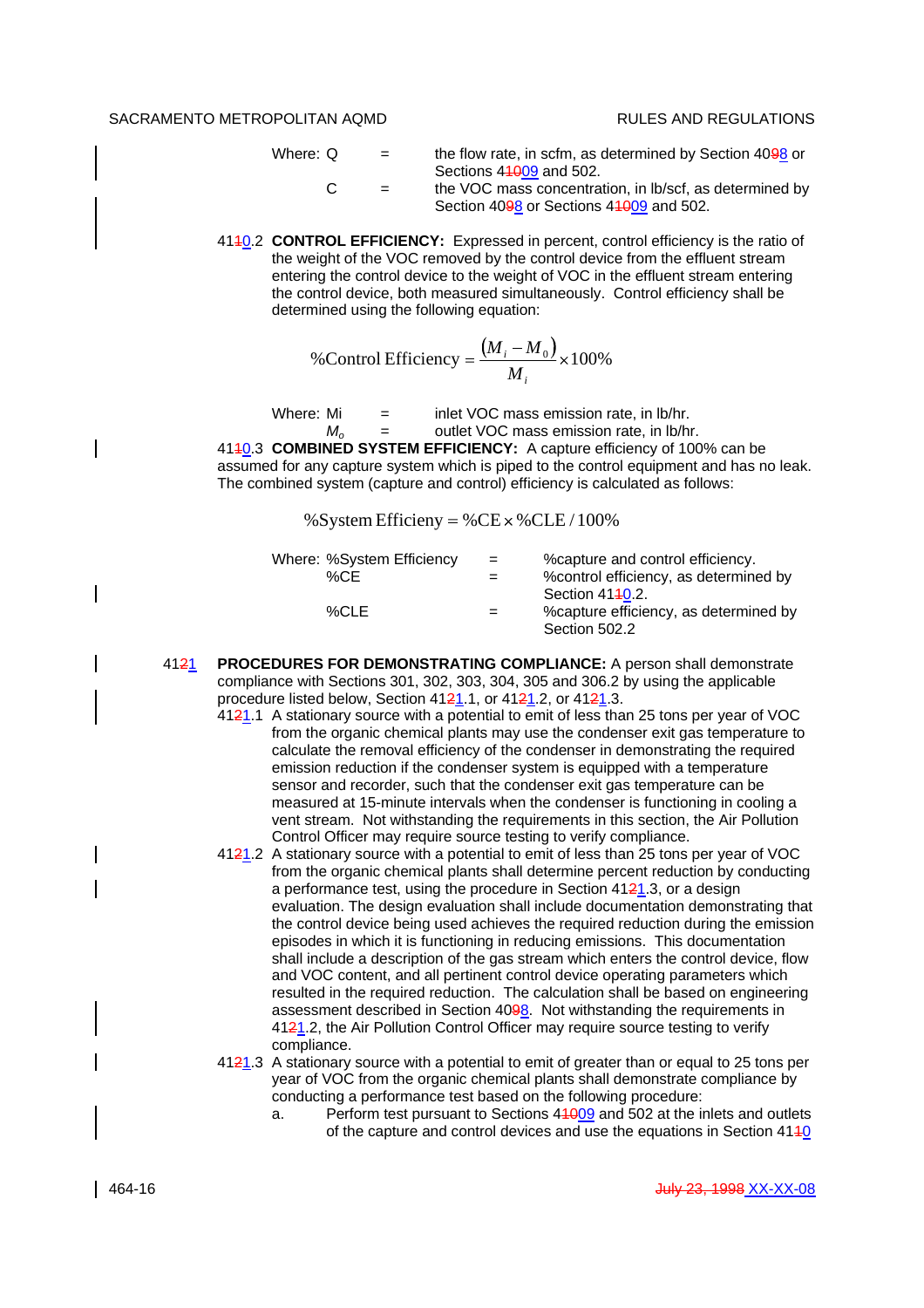to determine percent combined system (capture and control) efficiency and control efficiency in total VOC.

- b. Test capture and control devices over absolute or hypothetical worstcase conditions, or over normal conditions, provided the operation of the devices is limited to the conditions that existed during testing by District permit.
	- 1. **ABSOLUTE WORST-CASE CONDITION:** It is either:
		- i. The period in which the inlet to the control device contains at least 50 percent of the maximum VOC load capable of being vented to the control device over any 8 hour period, or
		- ii. A 1-hour period of time in which the inlet to the control device will contain the highest VOC mass loading rate, in lbs/hr, capable of being vented to the control device. An emission profile as described in Section 208 shall be used to determine maximum VOC loading periods.
	- 2. **HYPOTHETICAL WORST-CASE CONDITION:** The simulated test condition that, at a minimum, contain the highest total average hourly VOC load that would be predicted to be vented to the control device using the emissions profile described in Section 208. The highest total average hourly VOC load is determined by first dividing the VOC emissions from each episode by the duration of each episode, in hours, and selecting the highest hourly block average.
	- 3. **NORMAL CONDITION:** Test condition which is based on the process/production rate, stream composition, temperature, and flow rate limits set in District permit.
- 4132 **VIOLATION:** Any leak originally identified by the Air Pollution Control Officer is a violation.

## **500 MONITORING AND RECORDS**

- 501 **RECORD KEEPING:** In addition to any existing permit conditions issued pursuant to Rule 201-GENERAL PERMIT REQUIREMENTS, a person subject to this rule shall comply with the following requirements:
	- 501.1 **CONTROL EQUIPMENT:** A person using an emission control system pursuant to Section 300 shall maintain on-site the records required by the Operation and Maintenance Plan in Section 4043 on a daily basis.
	- 501.2 **ORGANIC COMPOUND AND WASTEWATER PROCESSING RECORDS:** A person subject to the capture and/or control requirement of Sections 301, 302, 303, 304, 305 or 306 shall maintain on-site a current list of organic compounds in use including the vapor pressure of each compound at  $20^{\circ}$ C. In addition, a person shall:
		- a. **FOR CONTINUOUS PROCESS:** Keep daily records on-site of the types and amounts of organic compounds used and produced by each organic chemical manufacturing process unit. Keep daily records on-site of the amount of wastewater received, managed or treated by each wastewater process equipment.
		- b. **FOR BATCH PROCESS:** Keep records on-site of each production batch step, including starting and completion time and date, and the types and amounts of organic compounds used and produced by each organic chemical manufacturing process unit. Keep records on-site of each treatment batch, including starting and completion time and date, and the amount of wastewater received, managed or treated by each wastewater process equipment.

 $\mathbf I$ 

 $\mathsf{l}$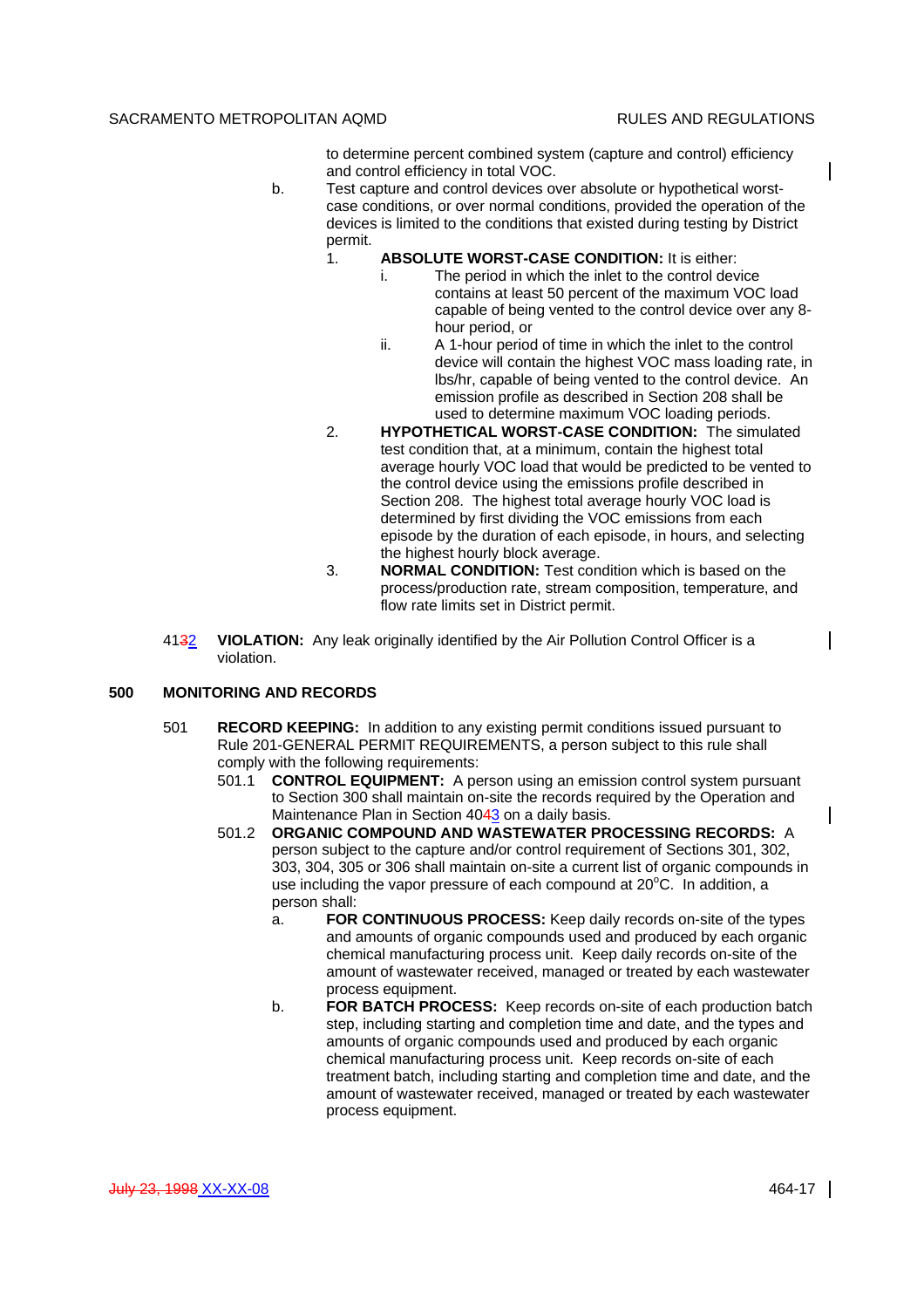- 501.3 **WASTEWATER REPORT:** For any equipment that receives, manages or treats wastewater, a person shall maintain on-site an annual wastewater report prepared pursuant to Section 4065.
- 501.4 **EXEMPTION, STATIONARY SOURCE WITH 15 POUNDS/DAY UNCONTROLLED VOC EMISSION FROM ORGANIC CHEMICAL PLANTS:** A person seeking to satisfy the conditions of Section 110 shall:
	- a. **FOR CONTINUOUS PROCESS:** Keep daily records on-site of the types, andamounts, and VOC content of organic compounds used and produced.
	- b. **FOR BATCH PROCESS:** Keep records on-site of the types, and amounts, and VOC content of organic compounds used and produced by each production batch including starting and completion time and date.
- 501.5 **EXEMPTION, PROCESS VENT, PROCESS TANK, NON-PHARMACEUTICAL NON-COSMETIC WITH 15 POUNDS/DAY UNCONTROLLED VOC EMISSION:** A person seeking to satisfy the conditions of Section 111, 112 or 113 shall**:**
	- a. **FOR CONTINUOUS PROCESS:** Keep daily records on-site of the types, andamounts, and VOC content of organic compounds used and produced by each organic chemical manufacturing process unit.
	- b. **FOR BATCH PROCESS:** Keep records on-site of each production batch, including starting and completion time and date, and types, vapor pressure, and amounts, and VOC content of organic compounds used and produced by each organic chemical manufacturing process unit.
- 501.6 **EXEMPTION, RESEARCH AND DEVELOPMENT OPERATIONS:** A person seeking to satisfy the conditions of Section 114 shall keep the following records on-site:
	- a. For cleanup materials, monthly records of the types, and amounts, and VOC content of cleanup materials used and shall determine the daily usage by dividing the monthly usage by the number of operating days during the month, and
	- b. For all other organic compounds, daily records of type. and amount, and VOC content of each organic compound used and produced. When requested by the Air Pollution Control Officer, the VOC emissions for the specified day shall be calculated and submitted to the Air Pollution Control Officer.
- 501.7 **EXEMPTION, SOLVENT CLEANING OF OPERATION REGULATED BY FDA:** A person seeking to satisfy the conditions of Section 116 shall keep daily records on-site of the types, and amounts, and VOC content of cleaning solvent used.
- 501.8 **CLEANUP MATERIALS:** Monthly records of the total applied volume of materials used for cleanup shall be kept on-site. The records shall include the name/code/manufacturer and maximum volatile organic compound content of the cleanup material, as applied, after any mixing or thinning as recommended by the manufacturer. The VOC content shall be displayed as grams of volatile organic compound per liter of coating (or pounds of volatile organic compound per gallon), including water and exempt compounds.
- 501.9 **SOURCE TEST REPORT:** Each owner or operator of a stationary source shall keep on-site copies of all applicable source reports.
- 501.10 **DURATION OF RECORDS:** Such records (electronic files or on paper) shall be maintained on-site for a continuous five-year period and made available to the Air Pollution Control Officer upon request.
- 502 **TEST METHODS:** The performance tests for demonstrating compliance with the requirements of this rule shall be run using the following:
	- 502.1 **VOC MASS EMISSION RATE OR CONTROL EFFICIENCY:** VOC mass emission rate or control efficiency shall be determined in accordance with EPA Method 18, 25 or 25A, EPA Method 1 or 1A, EPA Method 2, 2A, 2B or 2C, EPA Method 3 and EPA Method 4 (whichever combination most applicable).
	- 502.2 **DETERMINATION OF CAPTURE COLLECTION EFFICIENCY:**